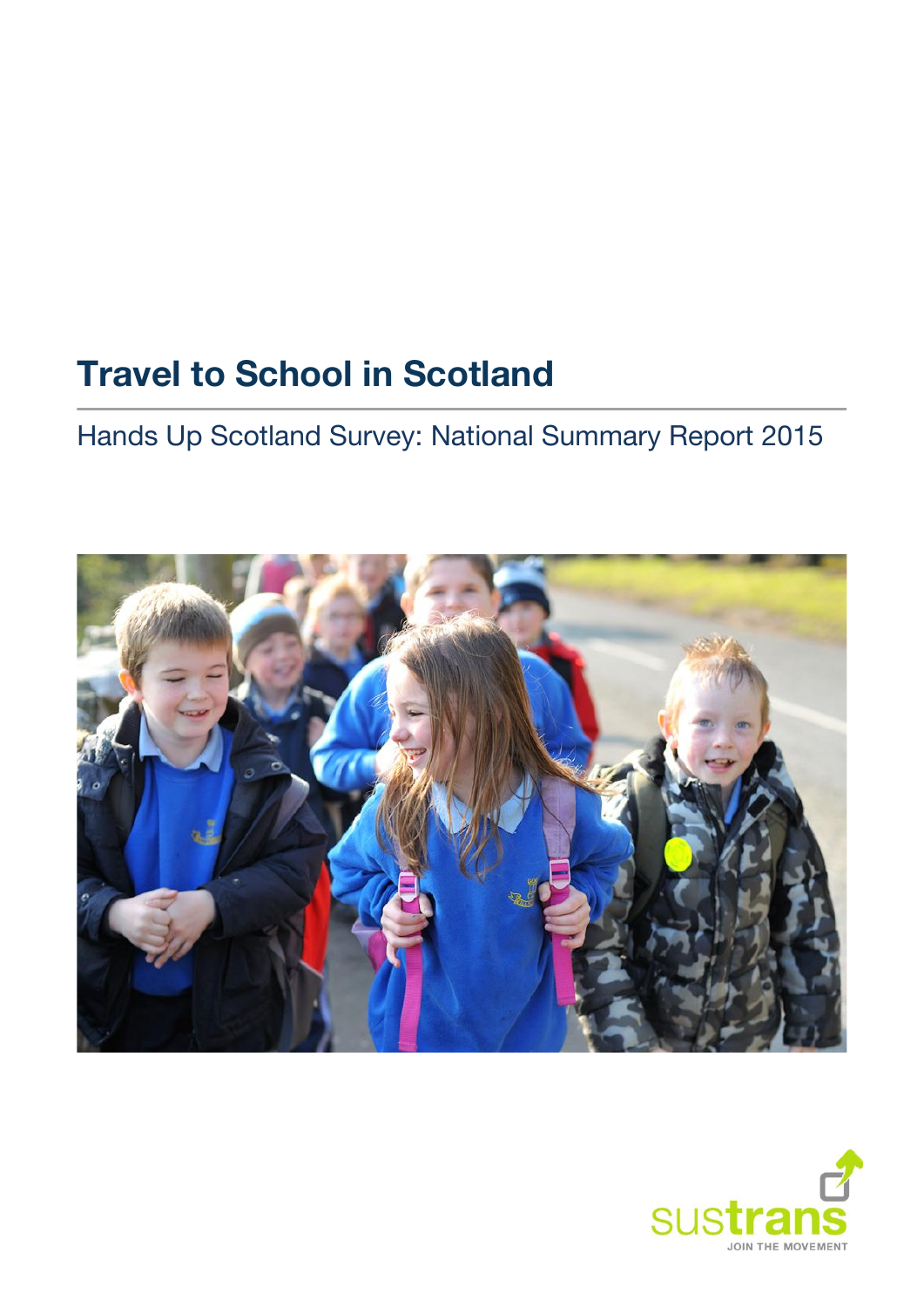#### **About Sustrans**

Sustrans makes smarter travel choices possible, desirable and inevitable. We're a leading UK charity enabling people to travel by foot, bike or public transport for more of the journeys we make every day. We work with families, communities, policy-makers and partner organisations so that people are able to choose healthier, cleaner and cheaper journeys, with better places and spaces to move through and live in.

It's time we all began making smarter travel choices. Make your move and support Sustrans today.

[www.sustrans.org.uk](file://///sus-ne1-fs2/Shared/RMU/03%20EYP/3.0%20Projects/81709%20Hands%20Up%20Scotland/Hands%20Up%20Scotland%202014/5.%20Reporting/1.%20Drafts/3.%20National%20Summary/www.sustrans.org.uk)

Head Office **Sustrans** 2 Cathedral Square College Green Bristol BS1 5DD

© Sustrans May 2015 Registered Charity No. 326550 (England and Wales) SC039263 (Scotland) VAT Registration No. 416740656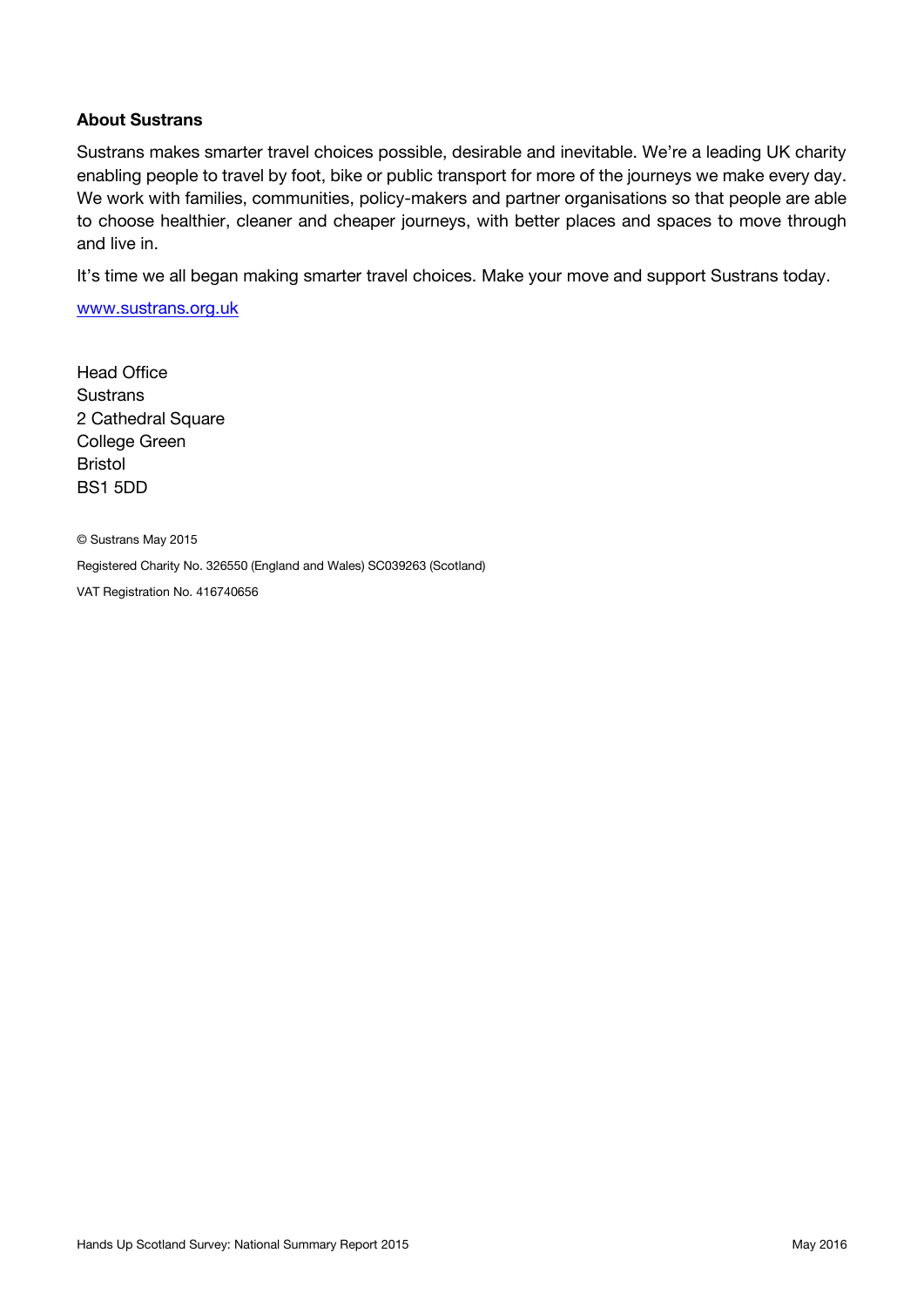## <span id="page-2-0"></span>**Table of contents**

| 1                       |      |  |  |  |  |  |  |  |
|-------------------------|------|--|--|--|--|--|--|--|
|                         | 1.1  |  |  |  |  |  |  |  |
|                         | 1.2  |  |  |  |  |  |  |  |
|                         | 1.3  |  |  |  |  |  |  |  |
|                         | 1.4  |  |  |  |  |  |  |  |
| $\mathbf 2$             |      |  |  |  |  |  |  |  |
| 3                       |      |  |  |  |  |  |  |  |
| 4                       |      |  |  |  |  |  |  |  |
| 5                       |      |  |  |  |  |  |  |  |
| 6                       |      |  |  |  |  |  |  |  |
| $\overline{\mathbf{7}}$ |      |  |  |  |  |  |  |  |
|                         | 7.1  |  |  |  |  |  |  |  |
|                         | 7.2  |  |  |  |  |  |  |  |
|                         | 7.3  |  |  |  |  |  |  |  |
|                         | 7.4  |  |  |  |  |  |  |  |
| 8                       |      |  |  |  |  |  |  |  |
|                         | 8.1  |  |  |  |  |  |  |  |
|                         | 8.2  |  |  |  |  |  |  |  |
|                         | 8.3  |  |  |  |  |  |  |  |
| 9                       |      |  |  |  |  |  |  |  |
|                         | 9.1  |  |  |  |  |  |  |  |
|                         | 9.2  |  |  |  |  |  |  |  |
|                         | 9.3  |  |  |  |  |  |  |  |
|                         | 9.4  |  |  |  |  |  |  |  |
| 10 <sub>1</sub>         |      |  |  |  |  |  |  |  |
|                         | 10.1 |  |  |  |  |  |  |  |
|                         | 10.2 |  |  |  |  |  |  |  |
|                         | 10.3 |  |  |  |  |  |  |  |
|                         | 10.4 |  |  |  |  |  |  |  |
|                         | 10.5 |  |  |  |  |  |  |  |
|                         | 10.6 |  |  |  |  |  |  |  |
|                         | 10.7 |  |  |  |  |  |  |  |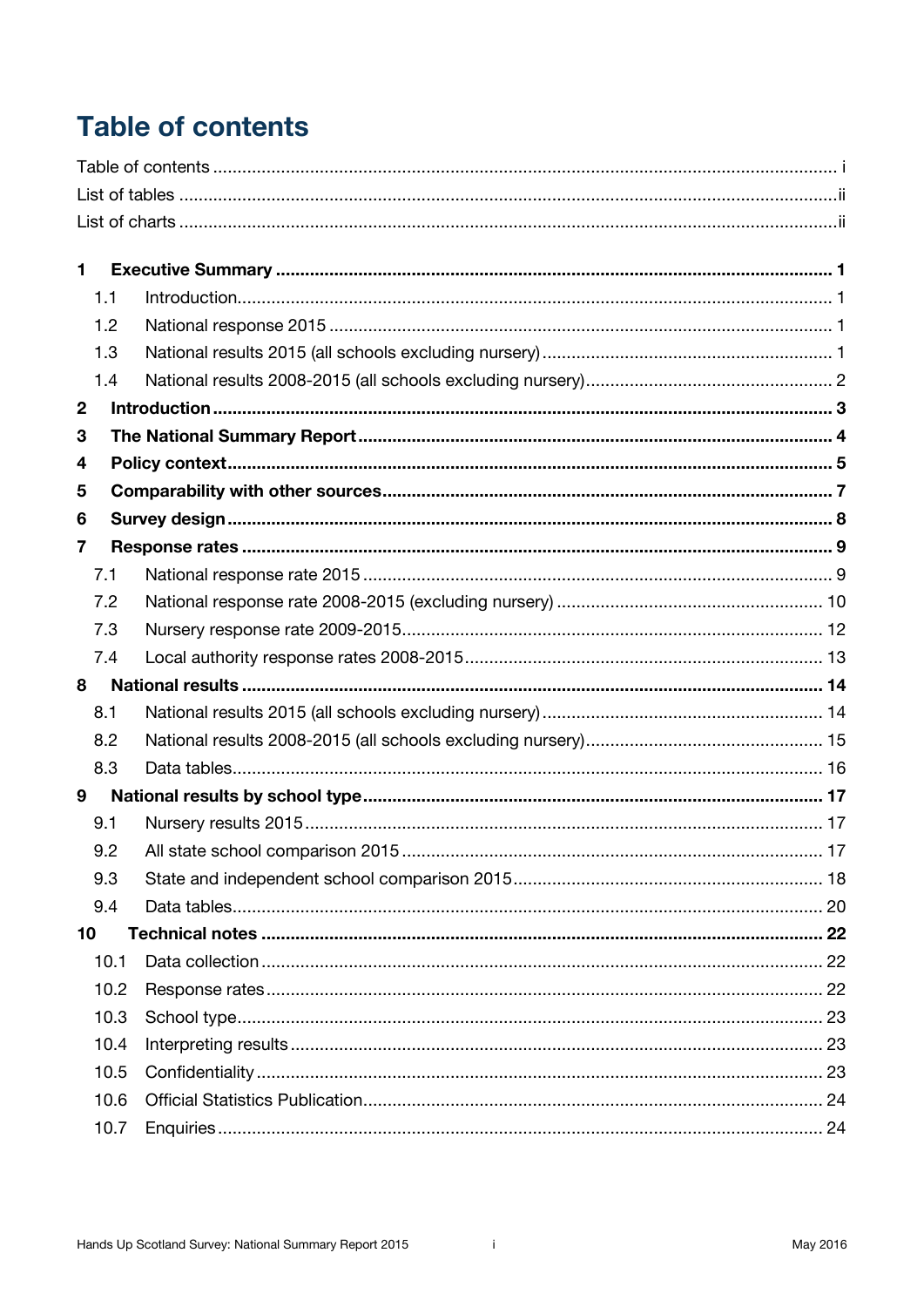## <span id="page-3-0"></span>**List of tables**

| Table 7-1 National sample size: number of schools responding to survey, 2015                                  |
|---------------------------------------------------------------------------------------------------------------|
| Table 7-2 National sample size: Number and percentage of pupils responding to survey, out of total            |
| <b>Table 7-3</b> National sample size: state school (excluding nursery) responses to survey as % of all state |
| Table 7-4 National sample size: Number and percentage of state school pupils (excluding nursery)              |
| <b>Table 7-5</b> Nursery participation: Number of nursery pupils and nursery schools participating in the     |
| Table 8-1 National travel modes: all schools (excluding nursery) combined active and motorised travel,        |
| Table 8-2 National travel modes: all schools (excluding nursery), 2008-2015  16                               |
|                                                                                                               |
| Table 9-2 National travel modes: all state schools (excluding nursery), 2008-2015 20                          |
|                                                                                                               |

## <span id="page-3-1"></span>**List of charts**

| <b>Chart 7-1</b> National sample size: Number of schools (excluding nursery) responding to the Hands Up |
|---------------------------------------------------------------------------------------------------------|
| Chart 7-2 National sample size: Number of pupils (excluding nursery) responding to the Hands Up         |
| <b>Chart 8-1</b> National travel modes: all school pupil responses (excluding nursery), 2015  14        |
| Chart 9-1 National travel modes: All state school (primary, secondary and SEN) comparison of travel     |
| Chart 9-2 National travel modes: All state schools (excluding nursery) and independent comparison       |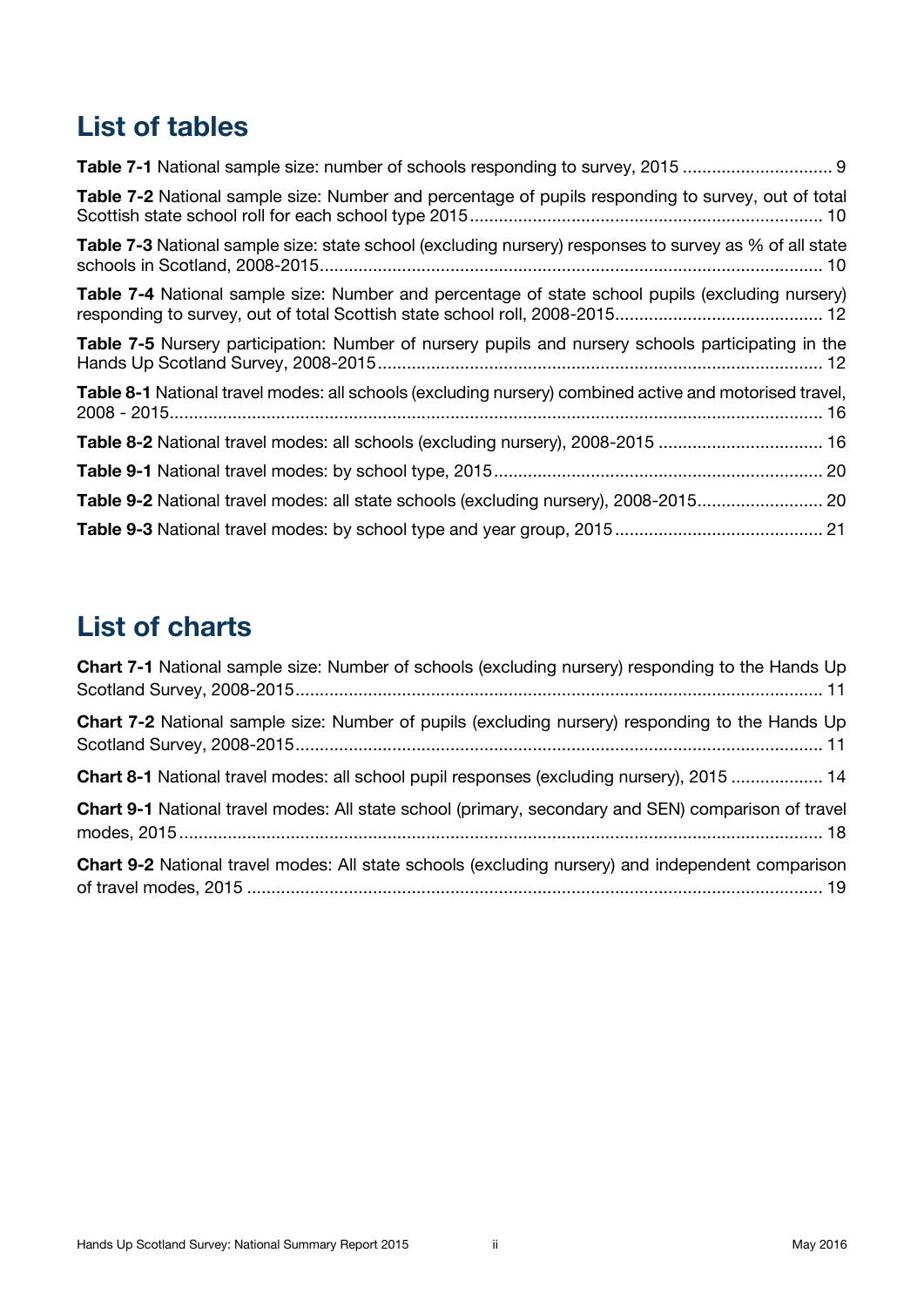## <span id="page-4-0"></span>**1 Executive Summary**

## <span id="page-4-1"></span>**1.1 Introduction**

The Hands Up Scotland Survey is an annual survey based on a large sample of pupils enrolled at schools in Scotland. The survey, first conducted in 2008, is funded by Transport Scotland and is a joint project between Sustrans and Scottish local authorities.

The annual National Summary Report introduces the survey and presents and interprets the national results. The results are accompanied by the National Results tables that include a breakdown of results for individual local authorities and data collected between 2008 and 2015<sup>1</sup>.

The question asked in the Hands Up Scotland Survey is, 'How do you normally travel to school?' and has the following response options:

- Walk
- **Cycle**
- Scooter/Skate
- Park and Stride<sup>2</sup>
- Driven
- Bus
- Taxi
- <span id="page-4-4"></span>**Other**

The Hands Up Scotland Survey has been designated an Official Statistic<sup>3</sup> by Parliamentary Order. The survey is designed to provide reliable and up to date information on mode of travel to school in Scotland, both at a national and local authority level as well as by school type and year group. The dataset provides useful evidence to inform school transport policies and initiatives.

## <span id="page-4-2"></span>**1.2 National response 2015**

In 2015, 2,650 schools took part in the survey from all 32 local authorities in Scotland. Of this, 2,045 state schools participate[d](#page-4-4), which equates to 80.3% of all registered state schools in Scotland<sup>4</sup>.

In total, over half a million children (501,559) responded to the survey. Of this, 474,200 pupils from state schools participated, which equates 69.7% of all state school pupils enrolled in Scotland<sup>4</sup>.

## <span id="page-4-3"></span>**1.3 National results 2015 (all schools excluding nursery)**

#### **Active travel**

 $\overline{a}$ 

49.7% of pupils surveyed in 2015 said that they normally travel to school in an active way (walking, cycling, and using a scooter or skateboard) without any form of motorised transport:

 Walking was the most frequent mode of travel with 43.3% of pupils saying that they normally walk to school.

<sup>1</sup> <http://www.sustrans.org.uk/scotland/what-we-do/schools-and-universities/hands-scotland>

<sup>2</sup> Driven part of the way by car and walk the rest

<sup>&</sup>lt;sup>3</sup> Official Statistics in Scotland are produced by the Scottish Government, Crown Bodies and a number of other public bodies named by Parliamentary Order in line with the UK Statistics Authority's Code of Practice for Official Statistics.

<sup>4</sup> Scottish Government Education Statistics Scottish Government Education Statistics

<http://www.scotland.gov.uk/Topics/Statistics/Browse/School-Education/Summarystatsforschools>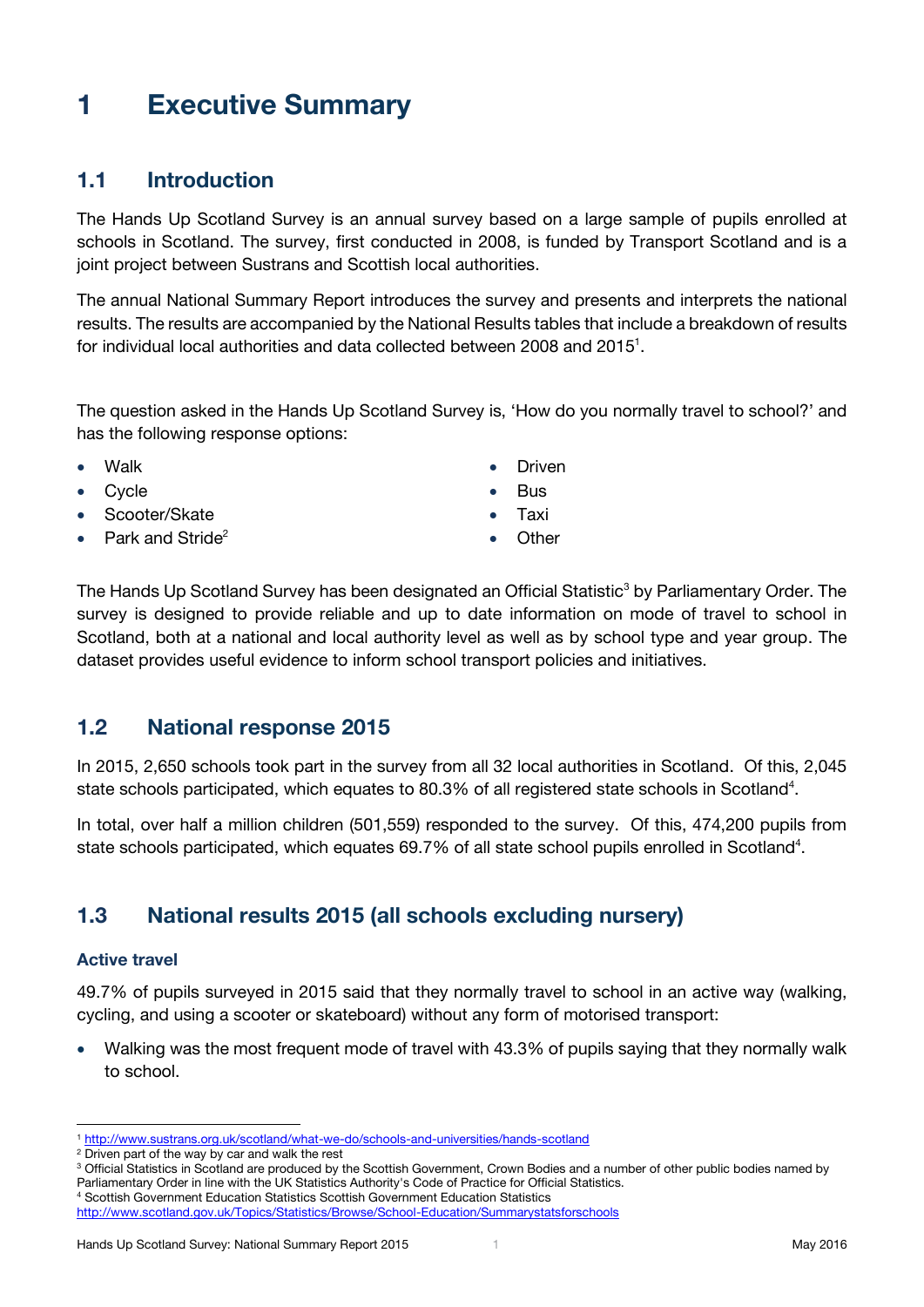3.5% of pupils said they normally travel to school by bicycle and 2.9% said that they normally use a scooter or skateboard to travel to school.

#### **Motorised travel**

42.0% of pupils surveyed in 2015 said that they normally travel to school using only a motorised mode of transport:

- 22.4% of pupils said that they are normally driven to school.
- 17.9% of pupils said that they normally take the bus to school.
- 1.7% said that they normally travel to school by taxi.

#### **Multi-mode travel**

In addition to those travelling solely by an active or motorised mode of travel to school, 7.8% of pupils said that they normally park and stride (driven part of the way by car and walk the rest) to school.

## <span id="page-5-0"></span>**1.4 National results 2008-2015 (all schools excluding nursery)<sup>5</sup>**

#### **Active travel**

Active travel has consistently remained the most frequently reported mode of travel to school in Scotland. In 2008, 51.8% of pupils reported travelling actively to school. This percentage has decreased slightly to 49.7% in 2015.

- The reported level of walking to school has decreased from 48.3% in 2008 to 43.3% in 2015.
- The reported level of cycling to school has increased from 2.8% in 2008 to 3.5% in 2015.
- The reported level of scooting or skating to school has increased from 0.7% in 2008 to 2.9% in 2015.

#### **Motorised travel**

The Hands Up Scotland Survey shows minor fluctuations in the proportion of pupils indicating they travel to school by motorised travel modes, from 41.3% in 2014 to 42.7% in 2010. Overall, motorised travel has increased from 41.6% in 2008 to 42.0% in 2015.

- The survey does not show a clear trend in car use, which has fluctuated between 21.4% (2013) and 23.3% (2009). Overall, car use has increased from 22.0% in 2008 to 22.4% in 2015.
- Bus use has remained fairly consistent, varying between 17.7% (2014) and 18.8% (2013). Overall, bus use has decreased from 18.2% in 2008 to 17.9% in 2015.
- Taxi use is the least frequently reported of all the motorised travel modes, increasing from 1.4% to 1.7% in 2015.

#### **Multi-mode travel**

The percentage of pupils travelling to school by park and stride has increased from 6.1% in 2008 to 7.8% in 2015.

 <sup>5</sup> For considerations relating to results presented in this section please see Technical Note[s 10.2.1,](#page-25-3) [10.3.3](#page-26-3) an[d 10.4.4.](#page-26-4)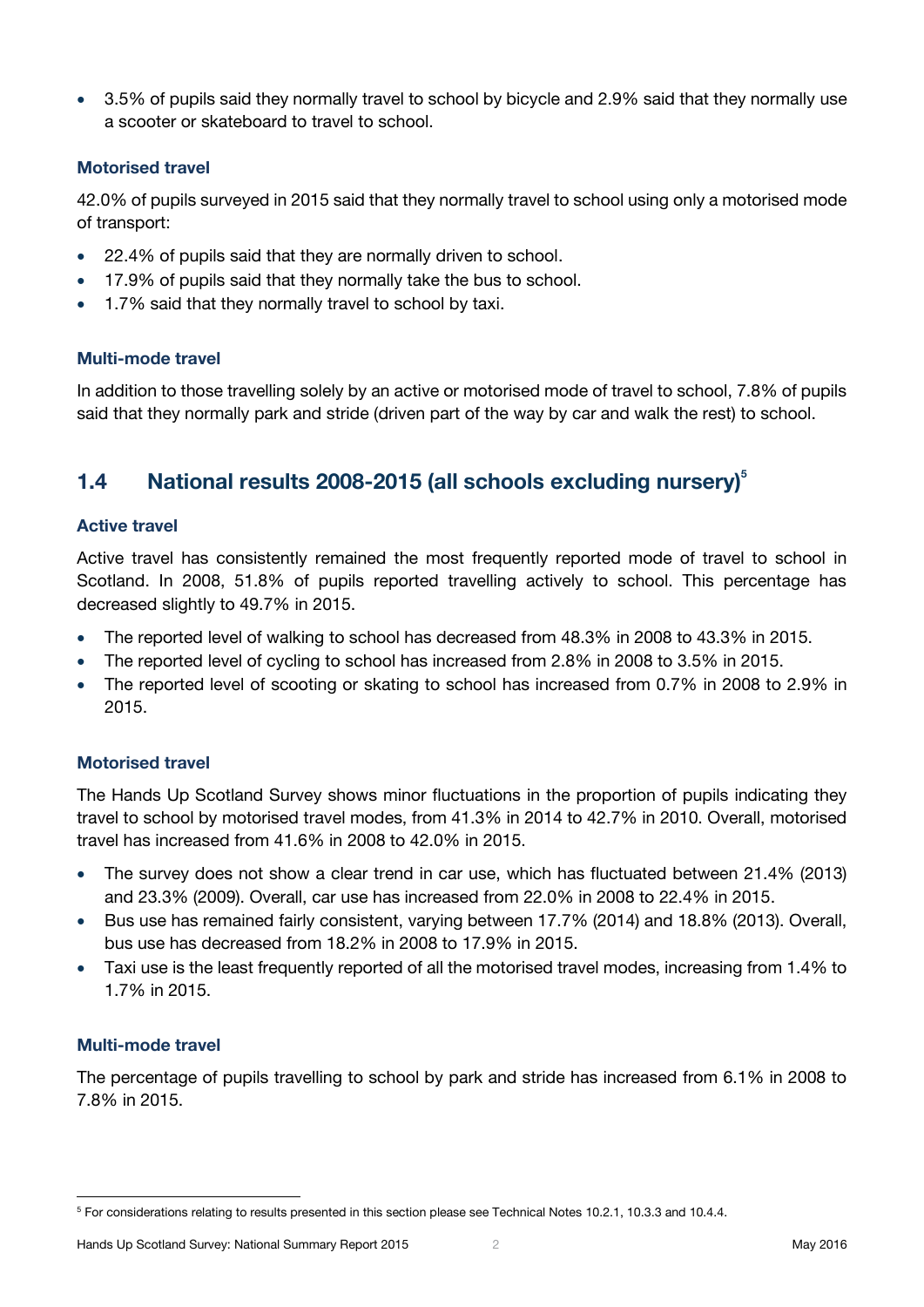## <span id="page-6-0"></span>**2 Introduction**

The Hands Up Scotland Survey is an annual survey based on a large sample of pupils enrolled at schools in Scotland. The survey is funded by Transport Scotland and is a joint project between Sustrans and Scottish local authorities.

A Parliamentary Order designates Sustrans as Official Statistics Provider<sup>6</sup> as of 1<sup>st</sup> June 2012. The primary aim of Official Statistics in Scotland is to provide an accurate, up-to-date, comprehensive and meaningful picture of the economy and society to support the formulation and monitoring of economic and social policies by government and others<sup>7</sup>. The Hands Up Scotland Survey is designed to provide reliable and up to date information on mode of travel to school in Scotland, both nationally and at a local authority level as well as by school type and year group.

The specific aims of the survey are to:

- Meet central and local government needs for policy relevant data on mode of travel to school in Scotland<sup>8</sup>.
- Be understandable and useful to stakeholders and so lead to a high level of use of the Hands Up Scotland Survey.
- Produce high quality data in accordance with the UK Statistics Authority's Code of Practice for Official Statistics. 9

 $\overline{a}$ 

<sup>&</sup>lt;sup>6</sup> Official Statistics in Scotland are produced by the Scottish Government, Crown Bodies and a number of other public bodies named by Parliamentary Order in line with the UK Statistics Authority's Code of Practice for Official Statistics.

<sup>7</sup> <http://www.scotland.gov.uk/Topics/Statistics/About/NatStats>

<sup>&</sup>lt;sup>8</sup> See Section [4](#page-8-0) (page [5\)](#page-8-0)

<sup>9</sup> <http://www.statisticsauthority.gov.uk/assessment/code-of-practice/index.html>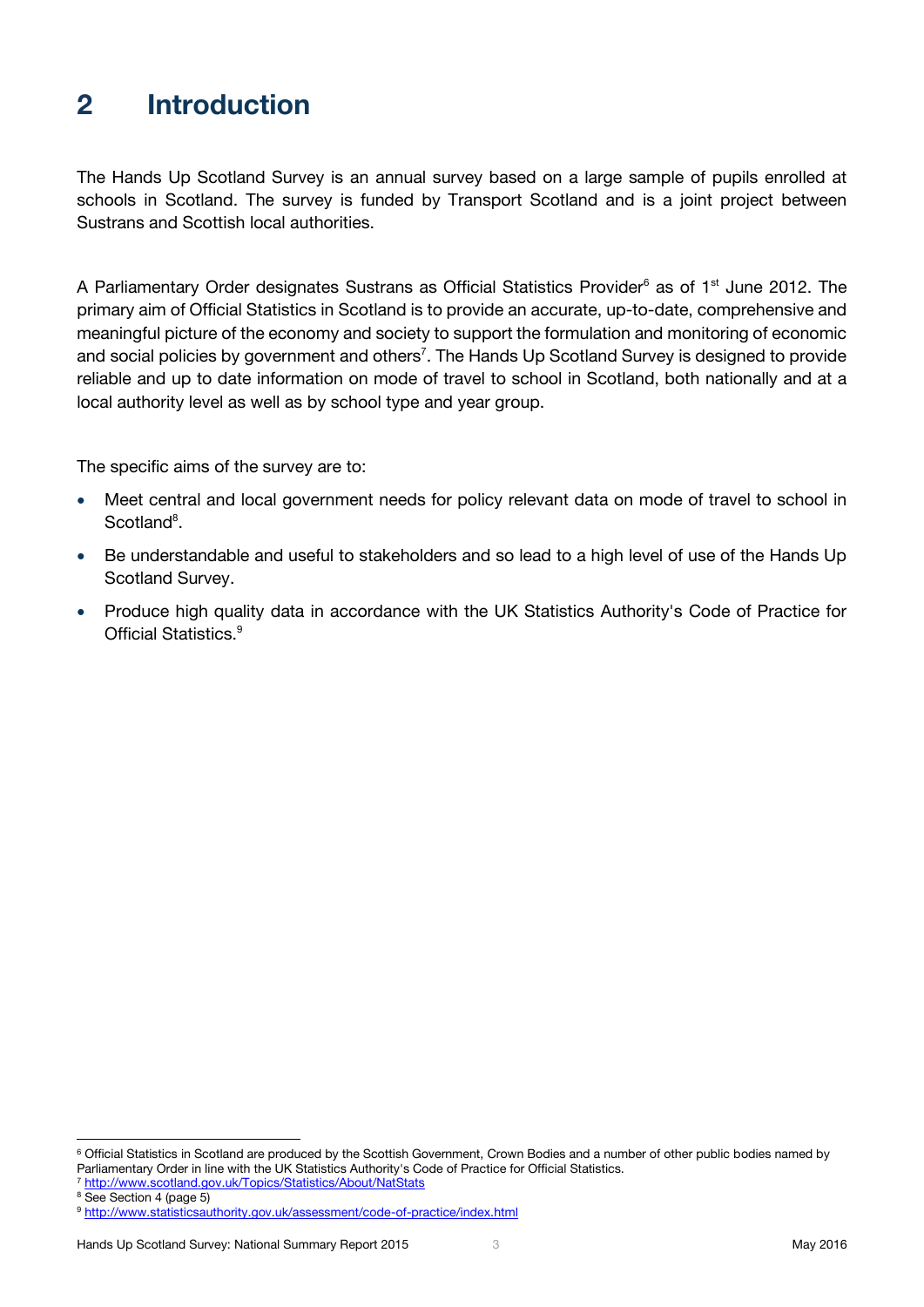## <span id="page-7-0"></span>**3 The National Summary Report**

Hands Up Scotland Survey results have been reported in a series of annual reports published between 2009 and 2016. The annual National Summary Report is designed to act as an introduction to the survey and to present and interpret the results at a national level.

A short summary of key national level results for the Hands Up Scotland Survey 2015 is available in the form of a Statistical News Release. Supplementary National Results tables in Excel including a breakdown of results at a local authority level and data collected from 2008-2015 are also available. These documents can be downloaded from Sustrans' website:

<http://www.sustrans.org.uk/scotland/what-we-do/schools-and-universities/hands-scotland>

Each local authority also receives their results in a comprehensive range of tables, including breakdown by school, in an Excel spreadsheet report. These local authority results contain all data collected between 2008 and 2015.

<span id="page-7-1"></span>This National Results Summary focuses on key results. The Sustrans Hands Up Scotland Survey team can be contacted with feedback, requests or enquiries<sup>10</sup>. Where users wish to undertake more detailed analyses for a specific project and the national-level documents do not provide the required information or format, a data request for local authority reports may be submitted to Sustrans' Hands Up Scotland team<sup>[10](#page-7-1)</sup>.

<sup>10</sup> [HandsUpScotland@sustrans.org.uk](mailto:HandsUpScotland@sustrans.org.uk) 0117 9150 226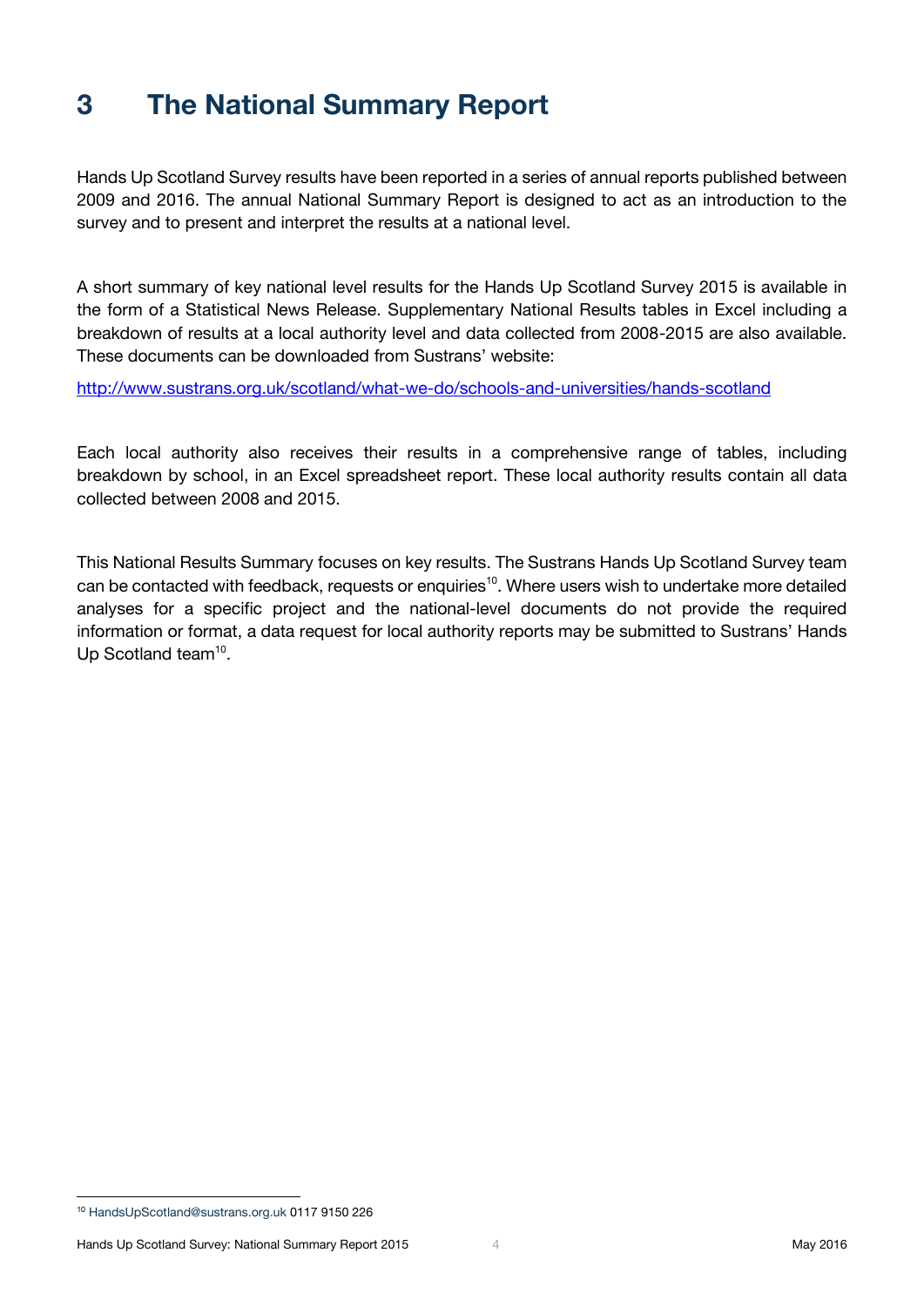## <span id="page-8-0"></span>**4 Policy context**

The overall purpose of this National Summary Report is to put the results of the Hands Up Scotland Survey into a relevant policy context. The Scottish Government has outlined its overall purpose of increasing sustainable economic growth, and five strategic objectives, which are designed to ensure the purpose is delivered $^{\rm 11}.$ 

The five objectives are:

#### **Wealthier and Fairer**

Enable businesses and people to increase their wealth and more people to share fairly in that wealth.

#### **Healthier**

Helping people to sustain and improve their health, especially in disadvantaged communities, ensuring better, local and faster access to health care.

#### **Safer and Stronger**

Helping communities to flourish, becoming stronger, safer places to live, offering improved opportunities and a better quality of life.

#### **Smarter**

Expanding opportunities to succeed from nurture through to lifelong learning ensuring higher and more widely shared achievements.

#### **Greener**

Improve Scotland's natural and built environment and the sustainable use and enjoyment of it.

The Hands Up Scotland Survey can provide information relevant to the 'Healthier' and 'Greener' objectives outlined by the Scottish Government.

The survey provides data on levels of active travel to school. Scotland's strategy for physical activity, *Let's Make Scotland More Active*<sup>12</sup>, and the UK Chief Medical Officers report *Start Active, Stay Active*<sup>13</sup> both recommend active travel as one way of making up the recommended 60 minutes of moderate to vigorous intensity physical activity daily for children, as well as outlining the links between physical activity and health.

The survey provides data for levels of motorised travel to school. Scottish Ministers have a duty to report on proposals and policies setting out specific measures for reducing greenhouse gas emissions under the Climate Change (Scotland) Act 2009<sup>14</sup>. Levels of motorised travel have implications for greenhouse gas emissions, and the Scottish Government has outlined the need for behaviour change

<sup>11</sup> <http://www.scotland.gov.uk/About/Performance/Strategic-Objectives>

<sup>12</sup> <http://www.gov.scot/resource/doc/47032/0017726.pdf>

<sup>13</sup> [https://www.gov.uk/government/uploads/system/uploads/attachment\\_data/file/216370/dh\\_128210.pdf](https://www.gov.uk/government/uploads/system/uploads/attachment_data/file/216370/dh_128210.pdf)

<sup>14</sup> [Low Carbon Scotland: meeting our Emissions Reduction Targets 2013-2027: RPP2](http://www.gov.scot/Topics/Environment/climatechange/scotlands-action/lowcarbon/meetingthetargets)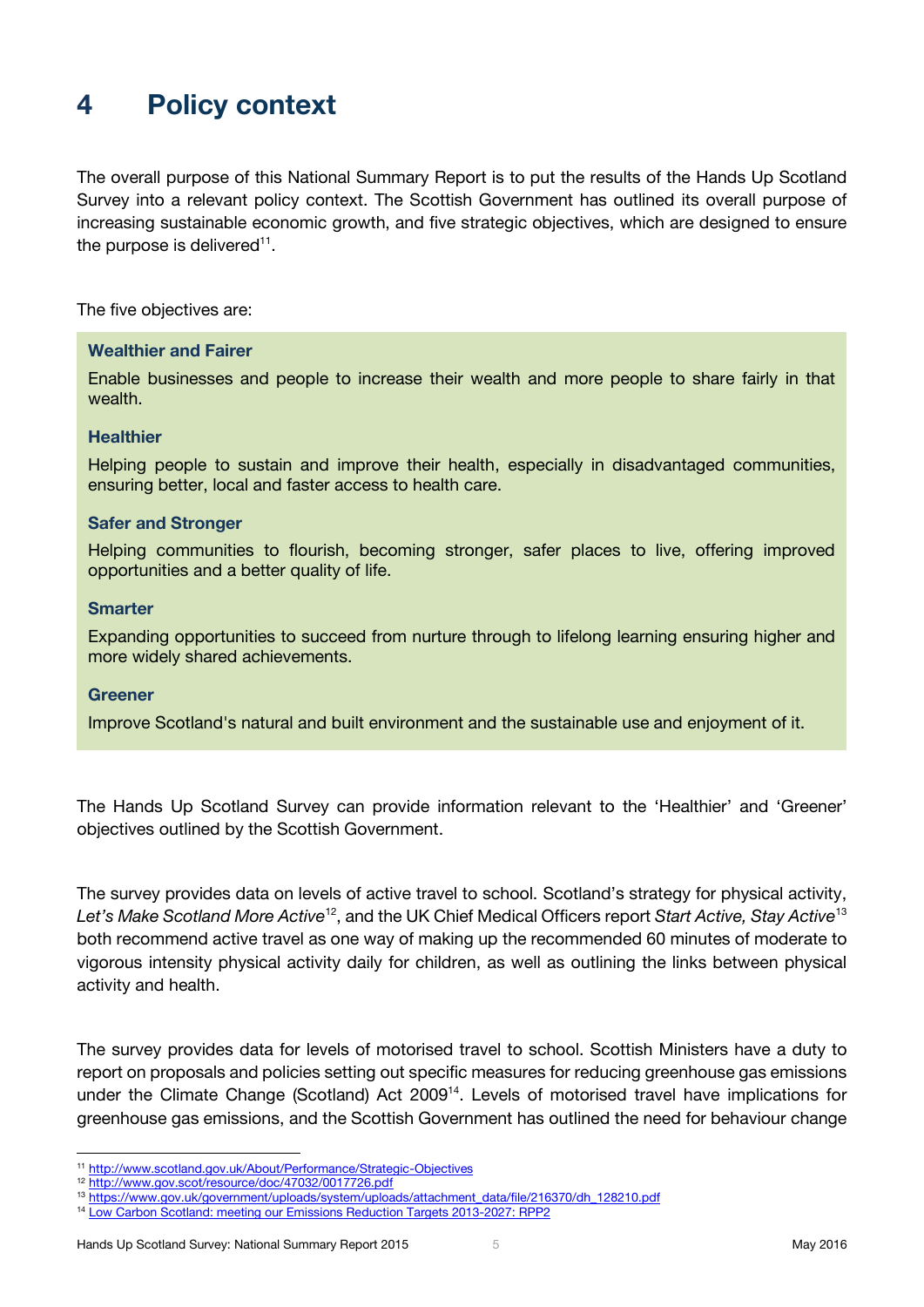to make more sustainable transport choices part of daily life in order to reduce Scotland's carbon footprint<sup>15</sup>. Levels of motorised travel also have implications for congestion, against which the Scottish Government has summarised its role to:

'Set the framework for the provision of sustainable, integrated and cost-effective public transport and walking and cycling infrastructure as alternatives to the car.'<sup>16</sup>

The survey also provides data on levels of cycling to school. The *Cycling Action Plan for Scotland*<sup>17</sup> sets out the shared vision of 10 per cent of everyday journeys in Scotland to be made by bike by 2020, outlines the framework for delivery of this target, and specifically encourages the promotion of cycling and active travel to school.

The Hands Up Scotland Survey results represent a large national dataset which provides potential for links to be made at a local level between mode of travel to school and school transport policies and initiatives.

<sup>15</sup> <http://www.scotland.gov.uk/About/Performance/scotPerforms/indicator/carbon>

<sup>16</sup> <http://www.scotland.gov.uk/About/Performance/scotPerforms/indicator/congestion>

<sup>17</sup> <http://www.gov.scot/resource/doc/316212/0100657.pdf>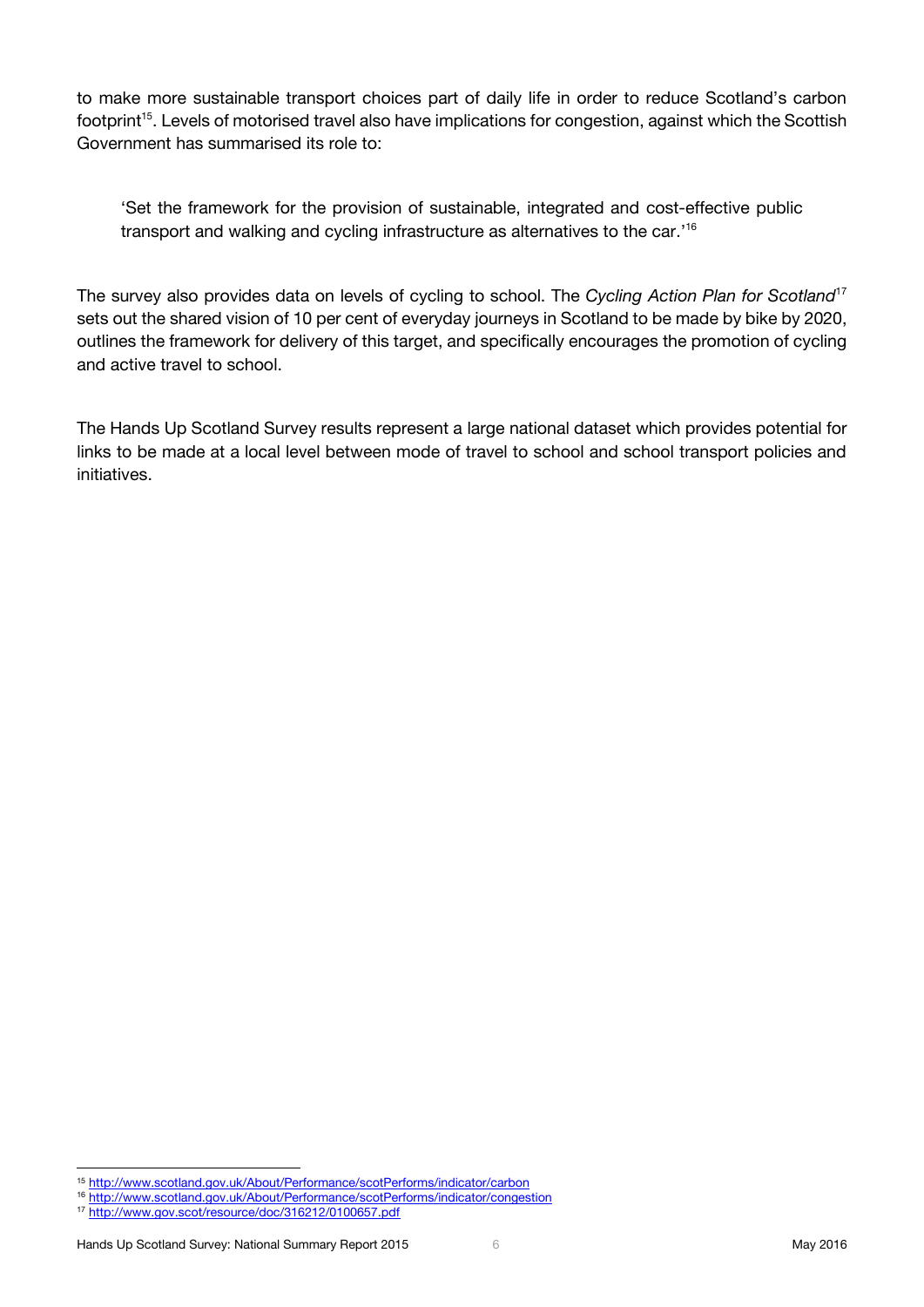## <span id="page-10-0"></span>**5 Comparability with other sources**

The Hands Up Scotland survey is not directly comparable with any other current sources of Official Statistics in the UK. The Scottish Household Survey also provides information on travel to school in Scotland<sup>18</sup> and a list of the main statistical publications in relation to transport in Scotland is available from the Transport Scotland website<sup>19</sup>.

The Pupil Level Annual School Census<sup>20</sup> in England published data for usual mode of travel to school until 2011. Data was available at a school level and this question was made mandatory for schools with an approved School Travel Plan in January 2007. In 2011, the mandatory use of this question was discontinued. Data on travel to school is not currently collected as part of the school census for Northern Ireland or Wales.

Other current sources of Official Statistics relating to travel to school in the UK include the National Travel Survey<sup>21</sup>, and the Travel Survey for Northern Ireland<sup>22</sup>.

 $\overline{a}$ 

<sup>18</sup> <http://www.scotland.gov.uk/Topics/Statistics/Browse/Transport-Travel/TrendTraveltoSchool>

<sup>19</sup> <http://www.transportscotland.gov.uk/statistics/statistical-publications>

<sup>20</sup> <https://www.gov.uk/government/collections/school-census>

<sup>21</sup> <https://www.gov.uk/government/collections/national-travel-survey-statistics>

<sup>22</sup> <https://www.drdni.gov.uk/articles/travel-survey-northern-ireland>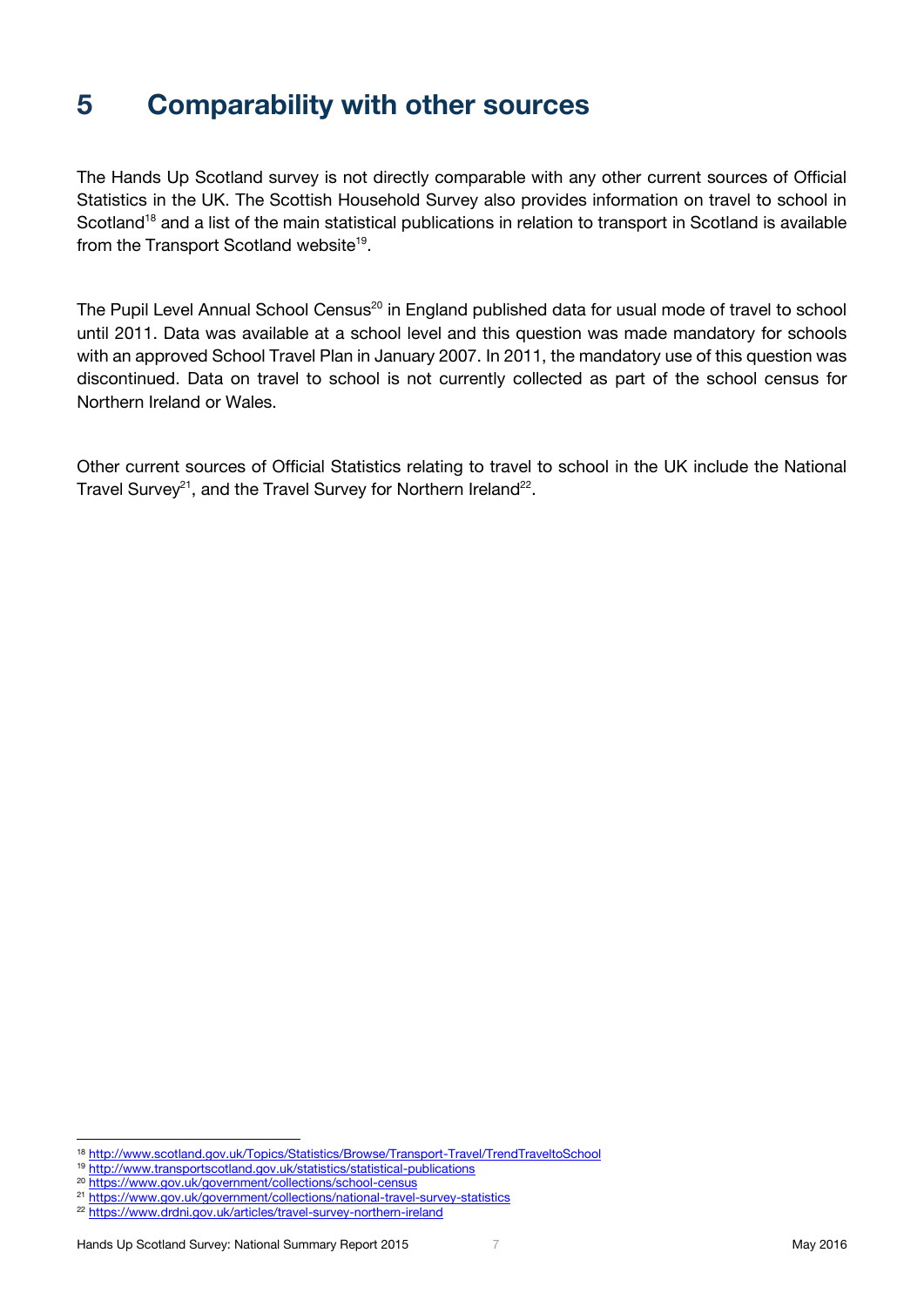## <span id="page-11-0"></span>**6 Survey design**

The Hands Up Scotland Survey is a joint project, managed by Sustrans and officers from each local authority in Scotland. The survey was first conducted in 2008 and has followed a consistent survey design and methodology each year.

Sustrans' Research and Monitoring Unit is responsible for producing the survey format, guidance and data entry template to circulate to local authority officers. Local authority officers are responsible for distributing the surveys and guidance to schools. Data collection is conducted by school staff, instructed by their local authority officer, with support from Sustrans. Completed survey forms are returned by the school staff to their local authority officer, who takes responsibility for inputting data for each school and returning the data to Sustrans. Data cleaning, collation, analysis and reporting are conducted by Sustrans' Research and Monitoring Unit.

Data collection for the Hands Up Scotland Survey occurs on an annual basis in the second week of September. In 2015, data collection took place between the  $7<sup>th</sup>$  and 11<sup>th</sup> of September.

The question asked in the Hands Up Scotland Survey is, 'How do you normally travel to school?' with the following response options:

- Walk
- Cycle
- Scooter/Skate
- Park and Stride<sup>23</sup>
- Driven
- Bus
- Taxi
- **Other**

The survey can be conducted by schools on a class-by-class or whole-school basis. The number of pupils present at the time of the survey is recorded, and pupils are asked to raise their hand for one of the above response options only. A manual count is recorded on the survey form.

All pupils of primary and secondary school age are asked to respond to the Hands Up Scotland Survey themselves. Assistance may be provided to nursery or Special Educational Needs (SEN) school pupils by a parent, guardian or member of school staff when responding to the survey, depending on the level of support required.

 <sup>23</sup> Driven part of the way by car and walk the rest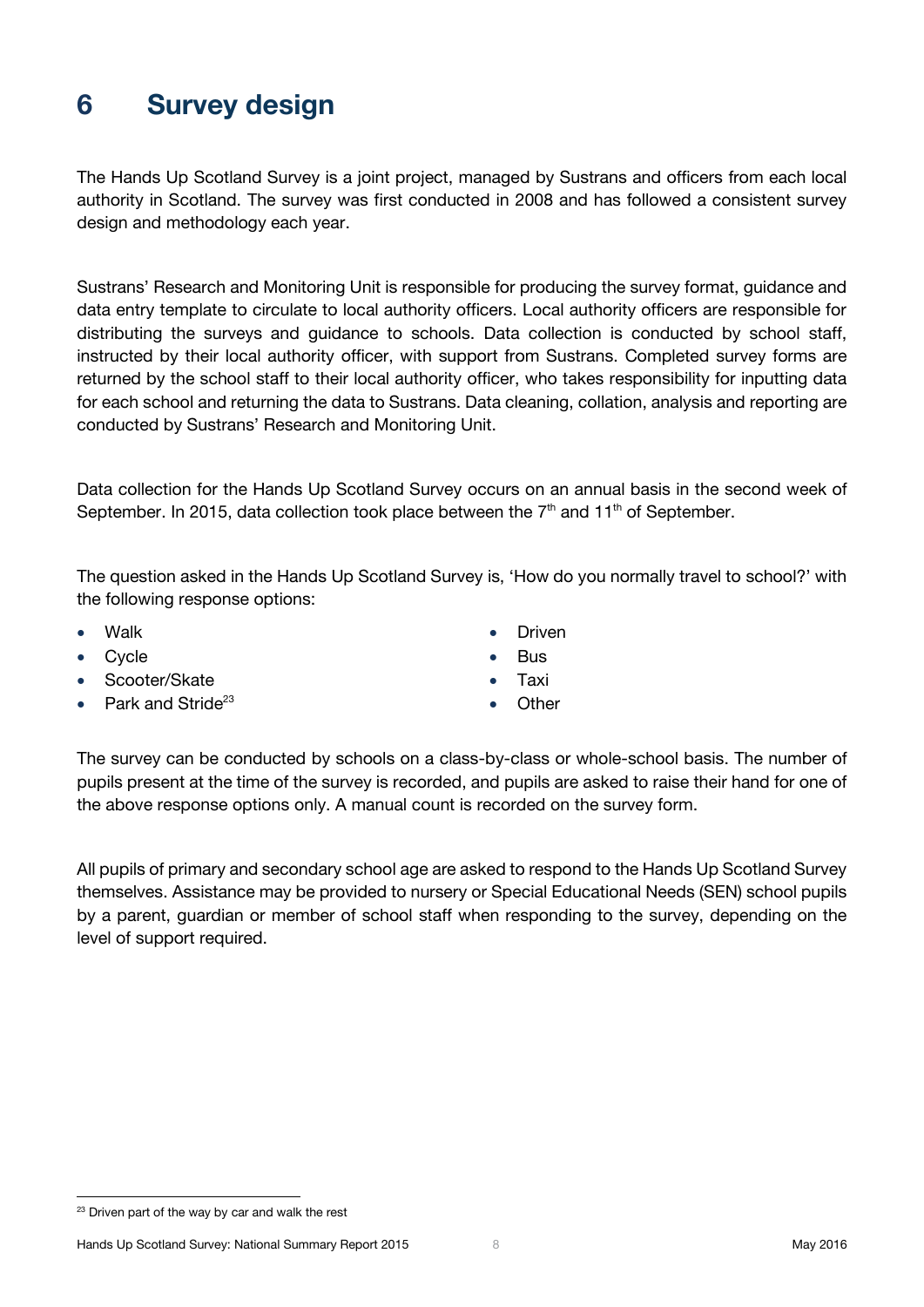## <span id="page-12-0"></span>**7 Response rates 24**

## <span id="page-12-1"></span>**7.1 National response rate 2015**

<span id="page-12-3"></span>In 2015, all 32 local authorities in Scotland participated in the Hands Up Scotland Survey. 1,889 nurseries and 2,544 schools across Scotland received the survey from their local authority officers. The survey was sent to 2,508 state schools**<sup>25</sup>**, the equivalent of 98.5% of all state schools in Scotland (100% of primary schools and 99.7% of secondary schools).

A total of 590 nurseries and 2,060 schools responded to the survey across Scotland. Responses were received from 2,045 state schools<sup>[25](#page-12-3)</sup>, the equivalent of 81.5% of state schools receiving the survey and 80.3% of all state schools in Scotland.

A full breakdown of the number of schools responding to the survey in 2015 is presented in [Table 7-1.](#page-12-2)

| <b>School Type</b>              | Number of<br>schools<br>which<br>received<br><b>Survey</b> | $%$ of all<br>schools in<br><b>Scotland which</b><br>received<br><b>Survey</b> | Number of<br>schools<br>which<br>returned<br>data | % of schools<br>receiving<br>survey which<br>returned<br>data | $%$ of all<br>schools in<br><b>Scotland</b><br>which<br>returned<br>data |
|---------------------------------|------------------------------------------------------------|--------------------------------------------------------------------------------|---------------------------------------------------|---------------------------------------------------------------|--------------------------------------------------------------------------|
| Nursery                         | 1,889                                                      |                                                                                | 590                                               | 31.2%                                                         | N/A                                                                      |
| Primary                         | 2,043                                                      | 100.0%                                                                         | 1,716                                             | 84.0%                                                         | 84.0%                                                                    |
| Secondary                       | 361                                                        | 99.7%                                                                          | 287                                               | 79.5%                                                         | 79.3%                                                                    |
| <b>SEN</b>                      | 104                                                        | 73.2%                                                                          | 42                                                | 40.4%                                                         | 29.6%                                                                    |
| Independent                     | 36                                                         | $\overline{\phantom{a}}$                                                       | 15                                                | 41.7%                                                         | N/A                                                                      |
| All State Schools <sup>24</sup> | 2,508                                                      | 98.5%                                                                          | 2,045                                             | 81.5%                                                         | 80.3%                                                                    |
| All Schools <sup>25</sup>       | 2,544                                                      | $\overline{\phantom{a}}$                                                       | 2,060                                             | 81.0%                                                         | N/A                                                                      |

#### <span id="page-12-2"></span>**Table 7-1 National sample size:** number of schools responding to survey, 2015 26

Responses were received from 21,398 nursery pupils and 480,161 school pupils in total across Scotland. Responses were received from 474,200 state school pupils, the equivalent of 69.7% of all state school pupils (excluding nurseries) enrolled in Scotland.

A full breakdown of the number of pupils responding to the survey in 2015 is presented in [Table 7-2](#page-13-1) (page [10\)](#page-13-1).

<sup>&</sup>lt;sup>24</sup> For considerations relating to results presented in this section please see Technical Notes [10.1.2,](#page-25-4) [10.1.3,](#page-25-5) [10.2.2](#page-25-6) an[d 10.2.3](#page-25-7)

<sup>&</sup>lt;sup>25</sup> All schools in Scotland excluding nursery

<sup>26</sup> Table 1.3 in supplementary National Results Excel file available to download from

<http://www.sustrans.org.uk/scotland/what-we-do/schools-and-universities/hands-scotland>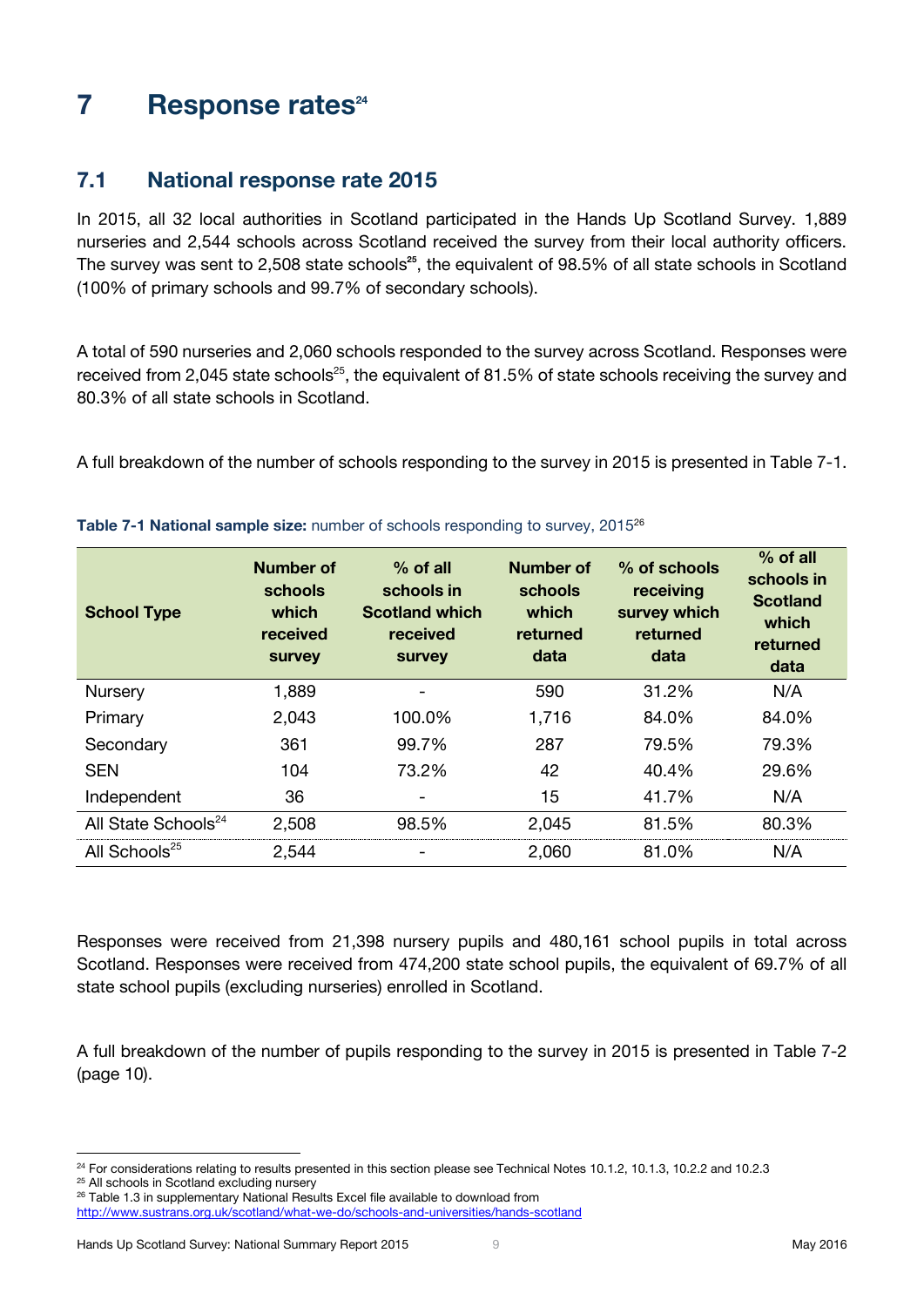| <b>School Type</b>              | <b>Number of pupil</b><br>respondents | % of Scottish state<br>school roll |  |  |
|---------------------------------|---------------------------------------|------------------------------------|--|--|
| Nursery                         | 21,398                                | N/A                                |  |  |
| Primary                         | 298,194                               | 76.2%                              |  |  |
| Secondary                       | 173,841                               | 61.7%                              |  |  |
| <b>SEN</b>                      | 2,165                                 | 31.3%                              |  |  |
| Independent                     | 5,961                                 | N/A                                |  |  |
| All State Schools <sup>28</sup> | 474,200                               | 69.7%                              |  |  |
| All Schools <sup>29</sup>       | 480,161                               | \I/A                               |  |  |

<span id="page-13-1"></span>**Table 7-2 National sample size:** Number and percentage of pupils responding to survey, out of total Scottish state school roll for each school type 2015<sup>27</sup>

## <span id="page-13-0"></span>**7.2 National response rate 2008-2015 (excluding nursery)**

The total number of state schools responding to the Hands Up Scotland Survey has increased from 1,811 in 2008 to 2,045 in 2015, the largest number of state schools ever responding to the survey [\(Table 7-3](#page-13-2) and [Chart 7-1,](#page-14-0) page [11\)](#page-14-0). State school responses as a proportion of all state schools in Scotland have increased from 63.2% in 2008 to 80.3% in 2015, a slight decrease from 80.6% in 2014 [\(Table 7-3\)](#page-13-2).

<span id="page-13-2"></span>**Table 7-3 National sample size:** state school (excluding nursery) responses to survey as % of all state schools in Scotland, 2008-2015<sup>30</sup>

| Year | <b>Number of state</b><br>school respondents | % of Scottish state<br>schools |
|------|----------------------------------------------|--------------------------------|
| 2008 | 1,811                                        | 63.2%                          |
| 2009 | 1,928                                        | 67.7%                          |
| 2010 | 1,977                                        | 70.9%                          |
| 2011 | 1,885                                        | 68.4%                          |
| 2012 | 1,969                                        | 76.2%                          |
| 2013 | 2,004                                        | 78.7%                          |
| 2014 | 2,036                                        | 80.6%                          |
| 2015 | 2,045                                        | 80.3%                          |

The total number of schools responding to the Hands Up Scotland Survey has increased from 1,824 in 2008 to 2,060 in 2015, the largest number of schools ever responding to the survey [\(Chart 7-1,](#page-14-0) page [11\)](#page-14-0).

 $\overline{a}$ 

<sup>&</sup>lt;sup>27</sup> Table 1.1 in supplementary National Results Excel file available to download from <http://www.sustrans.org.uk/scotland/what-we-do/schools-and-universities/hands-scotland>

<sup>&</sup>lt;sup>28</sup> All state schools in Scotland excluding nursery <sup>29</sup> All schools in Scotland excluding nursery

<sup>30</sup> Table 1.3 in supplementary National Results Excel file available to download from <http://www.sustrans.org.uk/scotland/what-we-do/schools-and-universities/hands-scotland>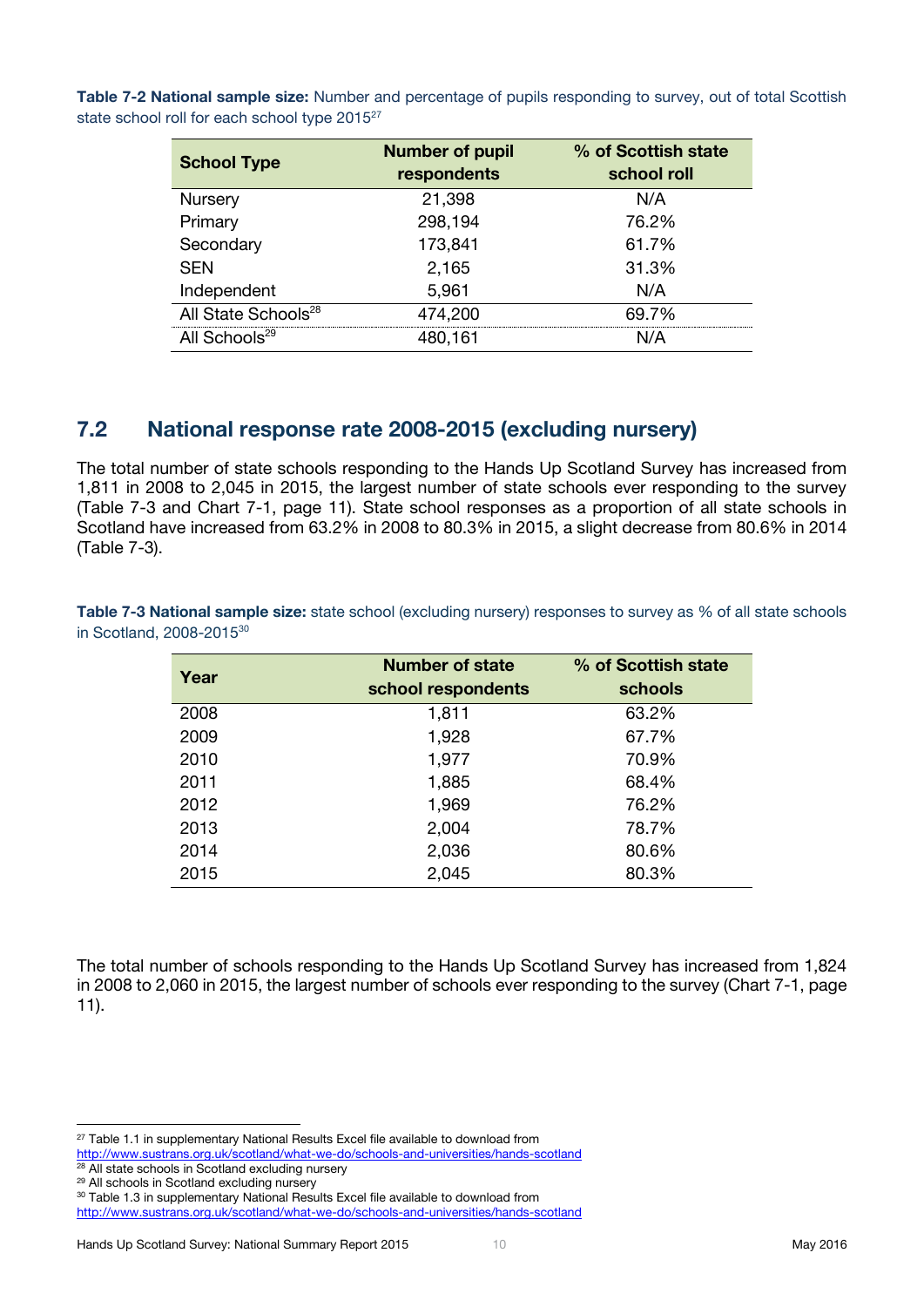<span id="page-14-0"></span>



The total number of pupil respondents from all schools to the Hands Up Scotland Survey increased from 396,377 in 2008 to 439,401 in 2010. Total pupil respondents decreased to 427,104 in 2011, before increasing year-on-year to 487,147 in 2014. Between 2014 and 2015 the number of pupil respondents has decreased slightly to 480,161 [\(Chart 7-2\)](#page-14-1).

![](_page_14_Figure_3.jpeg)

<span id="page-14-1"></span>**Chart 7-2 National sample size:** Number of pupils (excluding nursery) responding to the Hands Up Scotland Survey, 2008-2015

The percentage of state school pupils responding to the Hands Up Scotland Survey has increased from 57.3% of all state school pupils enrolled in Scotland in 2008 to 69.7% in 2015, a slight decrease from 70.9% in 2014. Pupil response rates in 2015 have dipped slightly to 69.7% of the Scottish School roll [\(Table 7-4,](#page-15-1) page [12\)](#page-15-1).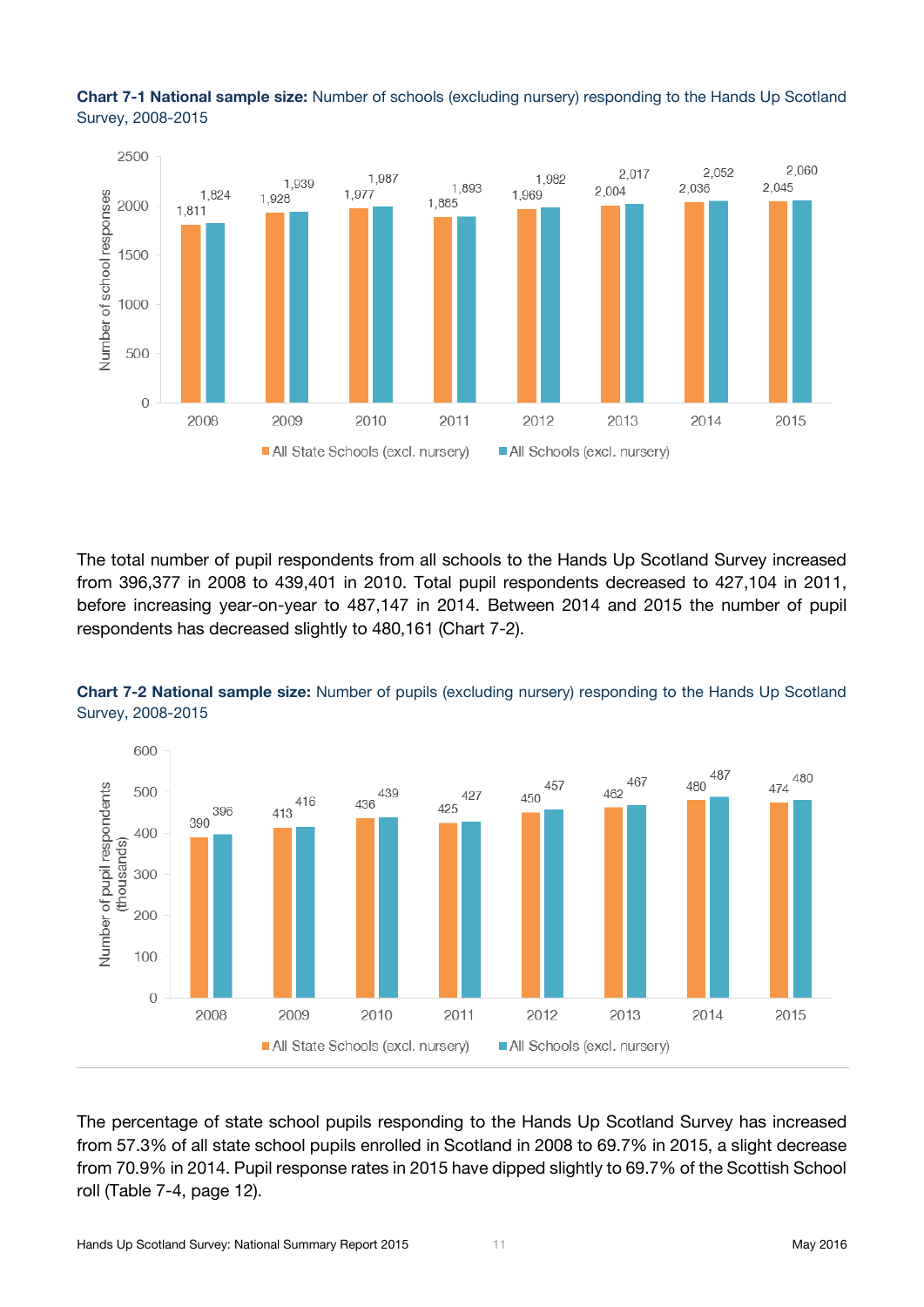| Year | <b>Number of pupil</b><br>respondents | % of Scottish state<br>school roll |
|------|---------------------------------------|------------------------------------|
| 2008 | 389,799                               | 57.3%                              |
| 2009 | 413,118                               | 61.2%                              |
| 2010 | 435,770                               | 64.9%                              |
| 2011 | 424,829                               | 63.5%                              |
| 2012 | 450,192                               | 67.1%                              |
| 2013 | 461,707                               | 67.7%                              |
| 2014 | 480,155                               | 70.9%                              |
| 2015 | 474,200                               | 69.7%                              |

<span id="page-15-1"></span>**Table 7-4 National sample size:** Number and percentage of state school pupils (excluding nursery) responding to survey, out of total Scottish state school roll, 2008-2015<sup>31</sup>

### <span id="page-15-0"></span>**7.3 Nursery response rate 2009-2015**

No nursery schools were approached to participate in the first Hands Up Scotland Survey in 2008. Since then, a concerted effort has been made to increase participation among nursery schools. Since 2009, the number of nursery school pupils responding to the survey has more than doubled.

The total number of nursery pupil responses to the Hands Up Scotland survey has increased from 7,999 pupils in 2009 to 21,398 in 2015. The total number of nursery school pupils and nurseries responding to the Hands Up Scotland survey has increased from 238 nurseries in 2009 to 590 in 2015, the highest number of nursery schools participating since the survey began.

[Table 7-5](#page-15-2) displays data on the number of nursery schools and pupils participating in the Hands Up Scotland Survey across all years of the survey.

| Year | <b>Number of nursery</b><br>pupil respondents | <b>Number of nurseries</b><br>responding |
|------|-----------------------------------------------|------------------------------------------|
| 2008 |                                               |                                          |
| 2009 | 7,999                                         | 238                                      |
| 2010 | 13,349                                        | 387                                      |
| 2011 | 14,038                                        | 423                                      |
| 2012 | 19,411                                        | 523                                      |
| 2013 | 19,737                                        | 540                                      |
| 2014 | 19,911                                        | 539                                      |
| 2015 | 21,398                                        | 590                                      |

<span id="page-15-2"></span>**Table 7-5 Nursery participation:** Number of nursery pupils and nursery schools participating in the Hands Up Scotland Survey, 2008-2015

<sup>31</sup> Table 1.1 in supplementary National Results Excel file available to download from <http://www.sustrans.org.uk/scotland/what-we-do/schools-and-universities/hands-scotland>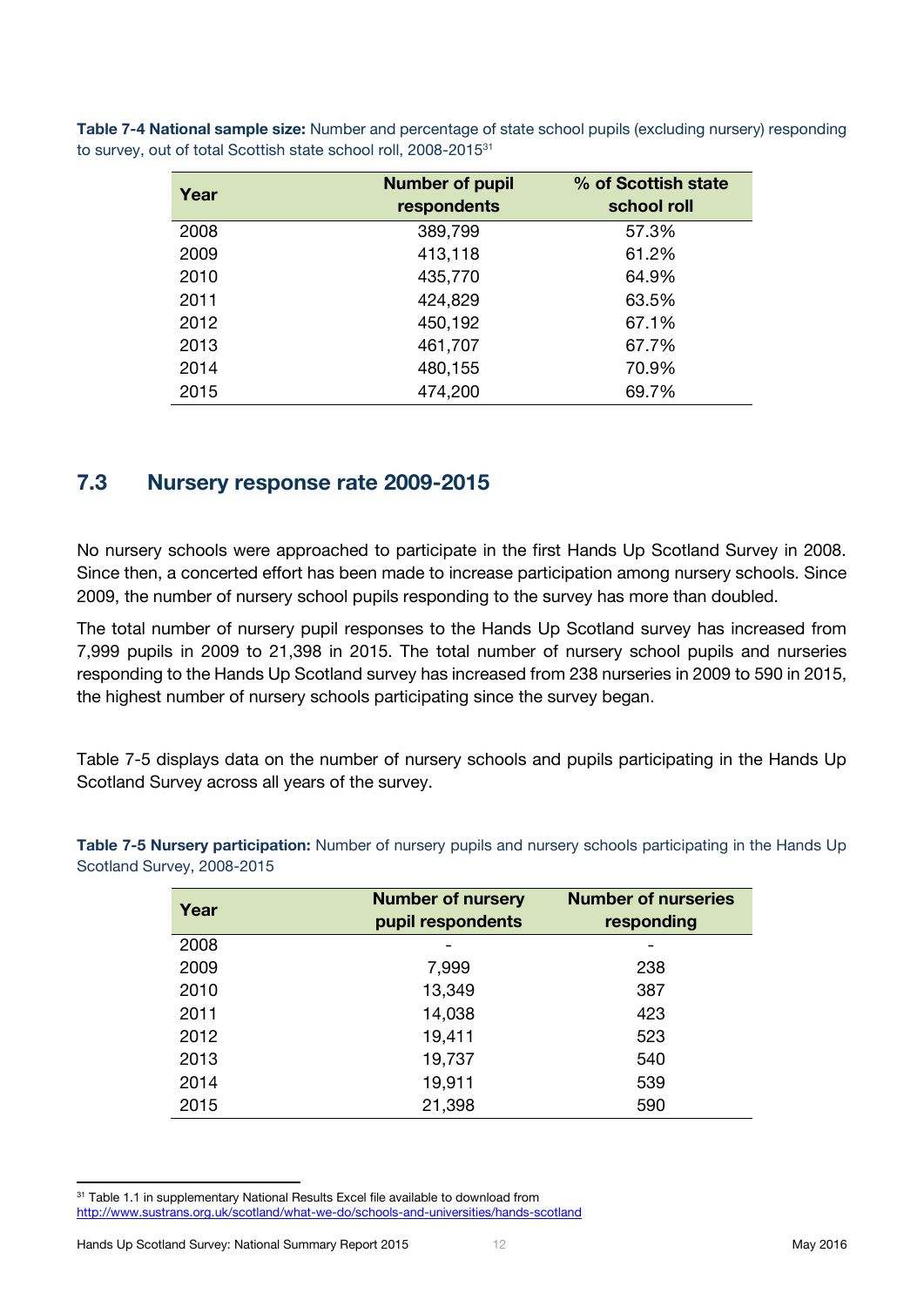## <span id="page-16-0"></span>**7.4 Local authority response rates 2008-2015**

All 32 local authorities in Scotland have participated in the Hands Up Scotland Survey since 2010 (29 and 31 local authorities participated in 2008 and 2009 respectively).

In 2015, 12 local authorities<sup>32</sup> received survey responses from 100.0% of all primary schools, 18 local authorities<sup>33</sup> received responses from 100.0% of all secondary schools and 4 local authorities<sup>34</sup> received responses from 100.0% of all SEN schools.

 $\overline{a}$ 32 Angus, Clackmannanshire, East Lothian, Fife, Inverclyde, Midlothian, Orkney Islands, Perth & Kinross, Scottish Borders, Stirling, West Dunbartonshire, Western Isles.

<sup>33</sup> Aberdeenshire, Angus, Clackmannanshire, East Ayrshire, East Lothian, Fife, Inverclyde, Midlothian, Moray, North Ayrshire, North Lanarkshire, Orkney Islands, Perth & Kinross, Scottish Borders, Shetland Islands, Stirling, West Lothian, Western Isles.

<sup>34</sup> Aberdeenshire, East Ayrshire, East Renfrewshire, Perth & Kinross.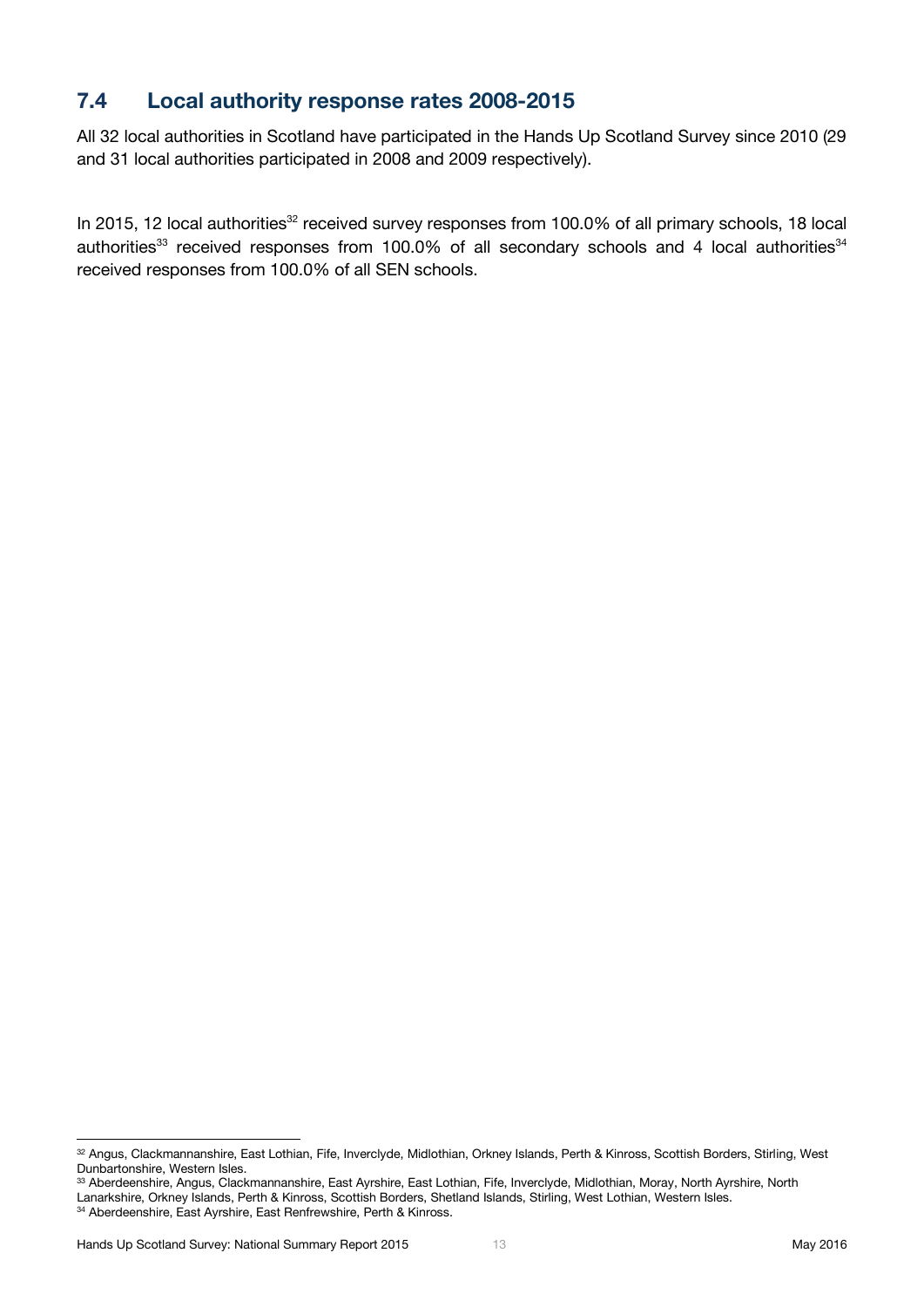## <span id="page-17-0"></span>**8 National results**

## <span id="page-17-1"></span>**8.1 National results 2015 (all schools excluding nursery)**

#### **Active travel**

49.7% of pupils surveyed in 2015 said that they normally travel to school in an active way (walking, cycling, and using a scooter or skateboard) without any form of motorised transport:

- Walking was the most frequent mode of travel with 43.3% of pupils saying that they normally walk to school.
- 3.5% of pupils said they normally travel to school by bicycle and 2.9% said that they normally use a scooter or skateboard to travel to school.

#### **Motorised travel**

42.0% of pupils surveyed in 2015 said that they normally travel to school using only a motorised mode of transport:

- 22.4% of pupils said that they are normally driven to school.
- 17.9% of pupils said that they normally take the bus to school.
- 1.7% said that they normally travel to school by taxi.

#### **Multi-mode travel**

In addition to those travelling solely by an active or motorised mode of travel to school, 7.8% of pupils said that they normally park and stride to school (driven part of the way by car and walk the rest).

Results for all schools are displayed in [Chart 8-1,](#page-17-2) [Table 8-1](#page-19-1) and [Table 8-2](#page-19-2) (page [16\)](#page-19-2).

![](_page_17_Figure_14.jpeg)

<span id="page-17-2"></span>**Chart 8-1 National travel modes:** all school pupil responses (excluding nursery), 2015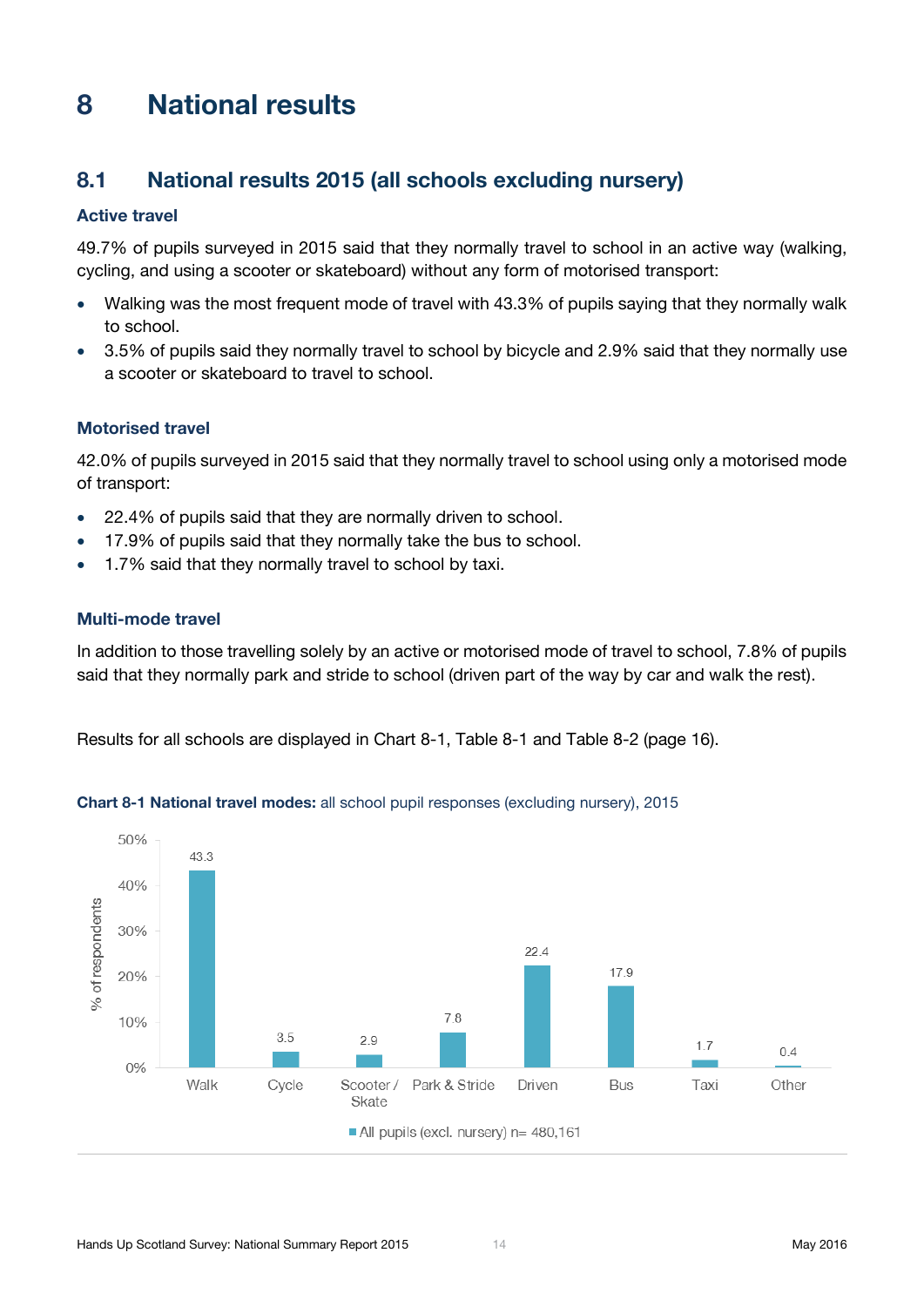## <span id="page-18-0"></span>**8.2 National results 2008-2015 (all schools excluding nursery)**

The following is a brief summary of national results from the Hands Up Scotland Survey for primary, secondary, SEN and independent schools<sup>35</sup>.

#### **Active travel**

Across all years of the Hands Up Scotland Survey, active travel to school has consistently remained the most frequently reported mode of travel to school across Scotland.

In 2008, 51.8% of pupils reported travelling actively to school. This percentage has decreased to 49.7% in 2015.

- The reported level of walking has decreased from 48.3% in 2008 to 43.3% in 2015.
- The Hands Up Scotland Survey shows a broadly increasing trend in cycling from 2.8% in 2008 to 3.5% in 2015.
- The percentage of pupils who say they normally scooter or skateboard to school has increased from 0.7% (2008) to 2.9% (2015).

#### **Motorised travel**

The Hands Up Scotland Survey shows fluctuations in motorised travel between 41.3% (2014) and 42.7% (2010). Motorised travel has increased from 41.6% in 2008 to 42.0% in 2015.

- The survey does not show a clear trend in car use, which has fluctuated between a low of 21.4% (2013) to 23.3% (2009). Overall, car use has increased from 22.0% in 2008 to 22.4% in 2015.
- Bus use has remained fairly consistent, varying between a minimum of 17.7% (2014) and a maximum of 18.8% (2013). Overall, bus use has decreased from 18.2% in 2008 to 17.9% in 2015.
- Taxi use is the least frequently reported of all the motorised travel modes, increasing from 1.4% to 1.7% in 2015.

#### **Multi-mode travel**

The percentage of pupils travelling to school by park and stride has increased from 6.1% in 2008 to 7.8% in 2015.

As summary of annual changes in reported normal travel mode for all schools is presented in [Table](#page-19-1)  [8-1](#page-19-1) and [Table 8-2](#page-19-2) (page [16\)](#page-19-2).

 <sup>35</sup> For considerations relating to results presented in this section please see Technical Notes [10.2.1,](#page-25-3) [10.3.3](#page-26-3) and [10.4.4.](#page-26-4)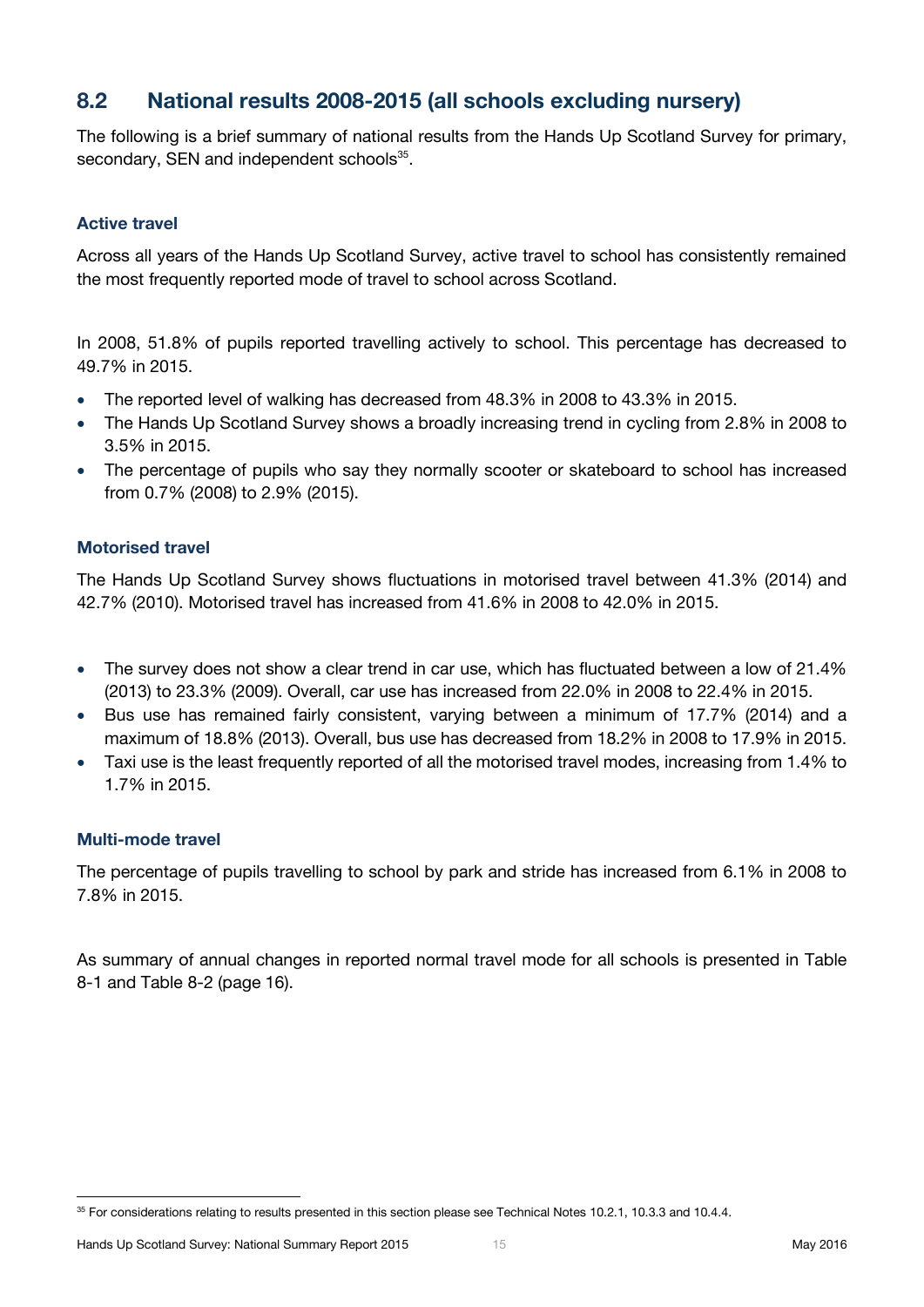### <span id="page-19-0"></span>**8.3 Data tables**

<span id="page-19-1"></span>**Table 8-1 National travel modes:** all schools (excluding nursery) combined active and motorised travel, 2008 - 2015

| Year | Active travel <sup>36</sup> | <b>Multi-mode</b><br>travel $37$ | <b>Motorised</b><br>travel $38$ | <b>Other</b> | <b>Total</b> |
|------|-----------------------------|----------------------------------|---------------------------------|--------------|--------------|
| 2008 | 51.8%                       | 6.1%                             | 41.6%                           | 0.5%         | 396,377      |
| 2009 | 49.9%                       | 6.7%                             | 43.0%                           | 0.4%         | 415,804      |
| 2010 | 49.3%                       | 7.4%                             | 42.7%                           | 0.5%         | 439,401      |
| 2011 | 49.9%                       | 7.5%                             | 42.2%                           | 0.3%         | 427,104      |
| 2012 | 49.7%                       | 7.8%                             | 42.0%                           | 0.5%         | 457,488      |
| 2013 | 50.3%                       | 7.5%                             | 41.8%                           | 0.4%         | 467,397      |
| 2014 | 50.4%                       | 7.8%                             | 41.3%                           | 0.5%         | 487,147      |
| 2015 | 49.7%                       | 7.8%                             | 42.0%                           | 0.4%         | 480,161      |

<span id="page-19-2"></span>**Table 8-2 National travel modes:** all schools (excluding nursery), 2008-2015<sup>39</sup>

| Year | <b>Walk</b> | <b>Cycle</b> | <b>Scooter</b><br>/Skate | Park &<br><b>Stride</b> | <b>Driven</b> | <b>Bus</b> | <b>Taxi</b> | <b>Other</b> | <b>Total</b> |
|------|-------------|--------------|--------------------------|-------------------------|---------------|------------|-------------|--------------|--------------|
| 2008 | 48.3%       | 2.8%         | 0.7%                     | 6.1%                    | 22.0%         | 18.2%      | 1.4%        | 0.5%         | 396,377      |
| 2009 | 47.0%       | 2.3%         | 0.6%                     | 6.7%                    | 23.3%         | 18.1%      | 1.6%        | 0.4%         | 415,804      |
| 2010 | 45.8%       | 2.8%         | 0.7%                     | 7.4%                    | 22.9%         | 18.2%      | 1.6%        | 0.5%         | 439,401      |
| 2011 | 45.9%       | 3.0%         | 1.0%                     | 7.5%                    | 22.4%         | 18.2%      | 1.6%        | 0.3%         | 427,104      |
| 2012 | 45.1%       | 2.9%         | 1.6%                     | 7.8%                    | 22.2%         | 18.2%      | 1.7%        | 0.5%         | 457,488      |
| 2013 | 44.1%       | 3.5%         | 2.8%                     | 7.5%                    | 21.4%         | 18.8%      | 1.6%        | 0.4%         | 467,397      |
| 2014 | 44.2%       | 3.4%         | 2.8%                     | 7.8%                    | 21.9%         | 17.7%      | 1.6%        | 0.5%         | 487,147      |
| 2015 | 43.3%       | 3.5%         | 2.9%                     | 7.8%                    | 22.4%         | 17.9%      | 1.7%        | 0.4%         | 480,161      |

 $\overline{a}$ 

<sup>36</sup> Walk, cycle and scoot/skate

<sup>&</sup>lt;sup>37</sup> Park and stride - driven part of the way by car and walk the rest

<sup>&</sup>lt;sup>38</sup> Car, bus and taxi

<sup>39</sup> Table 2.1 in supplementary National Results Excel file available to download from

<http://www.sustrans.org.uk/scotland/what-we-do/schools-and-universities/hands-scotland>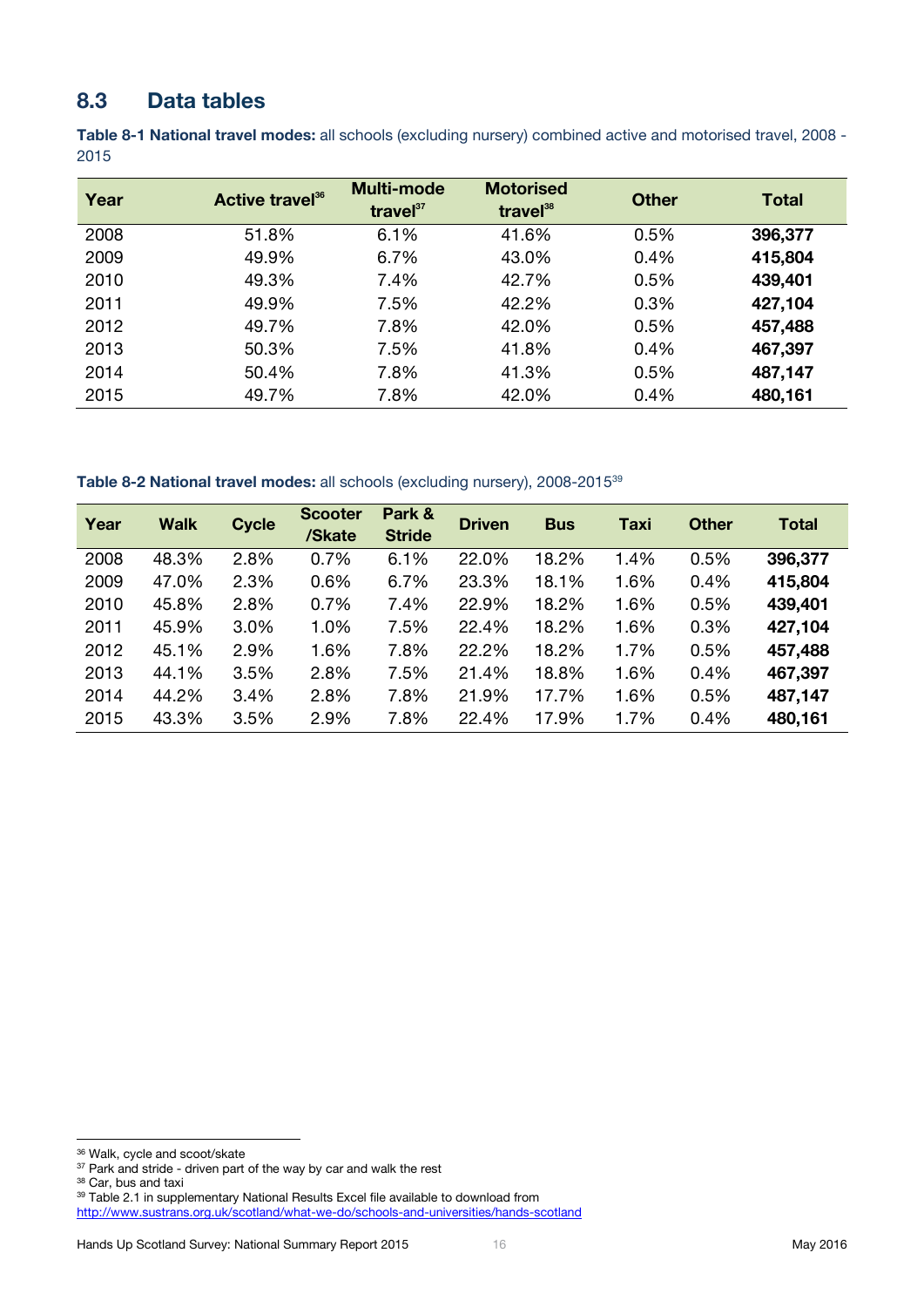## <span id="page-20-0"></span>**9 National results by school type**

## <span id="page-20-1"></span>**9.1 Nursery results 2015**

A larger proportion of nursery school pupils normally travel to school using motorised travel modes than active travel modes.

- 46.3% of nursery school pupils were reported as normally travelling to nursery school actively without any form of motorised transport (39.3% walk, 3.2% cycle and 3.8% scoot or skate).
- 49.8% of nursery school pupils were reported as normally travelling to school solely by motorised transport (46.1% travel by car, 2.7% travel by bus and 1.0% travel by taxi).
- 3.7% of nursery school pupils were reported as normally travelling to school by park and stride.

Results for nursery schools are displayed in [Table 9-1](#page-23-1) (page [20\)](#page-23-1).

## <span id="page-20-2"></span>**9.2 All state school comparison 2015**

#### **Active travel**

Primary school pupils in 2015 reported the highest level of active travel to school at 54.2% of all pupils, followed by secondary school pupils at 43.9% and SEN school pupils at 2.5%.

- 44.6% of primary school pupils report normally walking to school compared to 42.7% of secondary school pupils and 2.0% of SEN school pupils.
- 5.1% of primary school pupils report normally cycling to school compared to 1.0% of secondary school pupils and 0.5% of SEN school pupils.
- 4.5% of primary school pupils report normally scooting or skating to school compared to 0.2% of secondary school pupils<sup>40</sup>.

#### **Motorised travel**

In 2015, primary school pupils report the lowest levels of travel to school using motorised transport of all pupils, at 35.6%. This is less than the 51.4% of secondary school pupils and 92.9% of SEN school pupils who report normally doing so.

- Only 3.4% of SEN pupils are normally driven to school in a car, compared to 7.1% of secondary school pupils and 26.8% of primary school pupils.
- The highest levels of bus usage are reported in SEN pupils at 41.0% compared to 35.9% of secondary pupils and 7.1% among primary school pupils.
- 48.5% of SEN pupils report normally using a taxi to travel to school. Neither primary nor secondary school pupils report high levels of normally using a taxi to travel to school (1.7% and 1.2% respectively) in 2015.

 <sup>40</sup> Value(s) for SEN pupils has been suppressed and is therefore not presented here. Please see Technical Note [10.5.1](#page-26-5)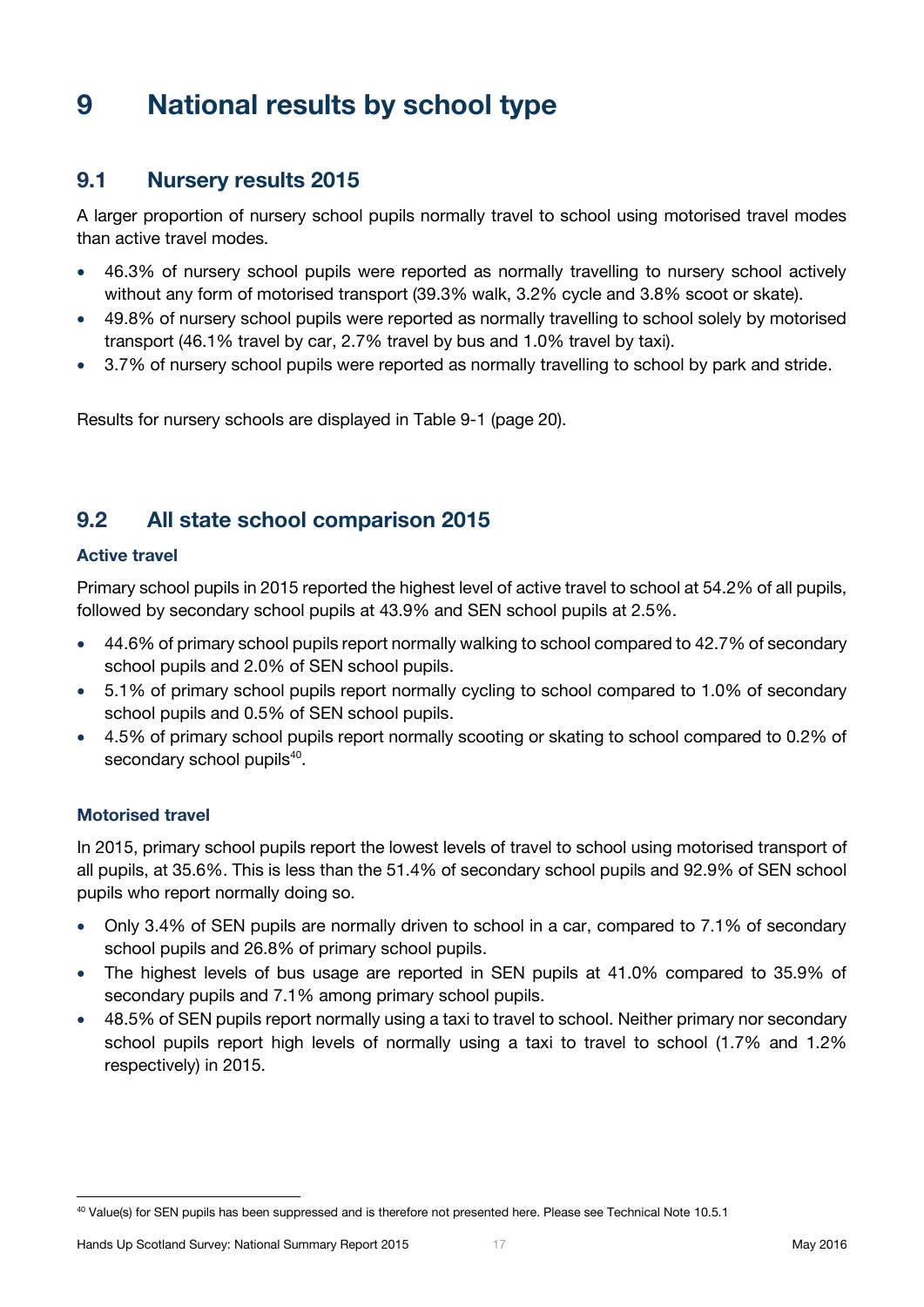#### **Multi-mode travel**

In 2015, 10% of primary school pupils report travelling to school using multiple modes<sup>41</sup>, compared to 4.1% of secondary school pupils<sup>[42](#page-21-2)</sup>.

Results for all state schools are displayed in [Chart 9-1](#page-21-1) and [Table 9-3](#page-24-0) (page [21\)](#page-24-0).

For a breakdown of these results by school type (primary, secondary and SEN) and year group, please see [Table 9-3](#page-24-0) (page [21\)](#page-24-0).

![](_page_21_Figure_4.jpeg)

<span id="page-21-2"></span><span id="page-21-1"></span>**Chart 9-1 National travel modes:** All state school (primary, secondary and SEN) comparison of travel modes, 2015 42

## <span id="page-21-0"></span>**9.3 State and independent school comparison 2015**

#### **Active Travel**

Pupils in state schools (primary, secondary and SEN) report higher normal travel to school through active modes compared to independent schools in 2015, with half of state school pupils (50.1%) either walking, cycling or scoot/skating compared to 17.6% of independent school pupils.

- 43.7% of state school pupils report normally walking to school compared to 14.9% of independent school pupils.
- 3.5% of state school pupils report normally cycling to school compared to 1.3% of independent school pupils.
- 2.9% of state school pupils report normally scoot or skating to school compared to 1.4% of independent school pupils.

 <sup>41</sup> Park and stride - driven part of the way by car and walk the rest

<sup>42</sup> Value(s) for SEN pupils has been suppressed and is therefore not presented here. Please see Technical Note [10.5.1](#page-26-5)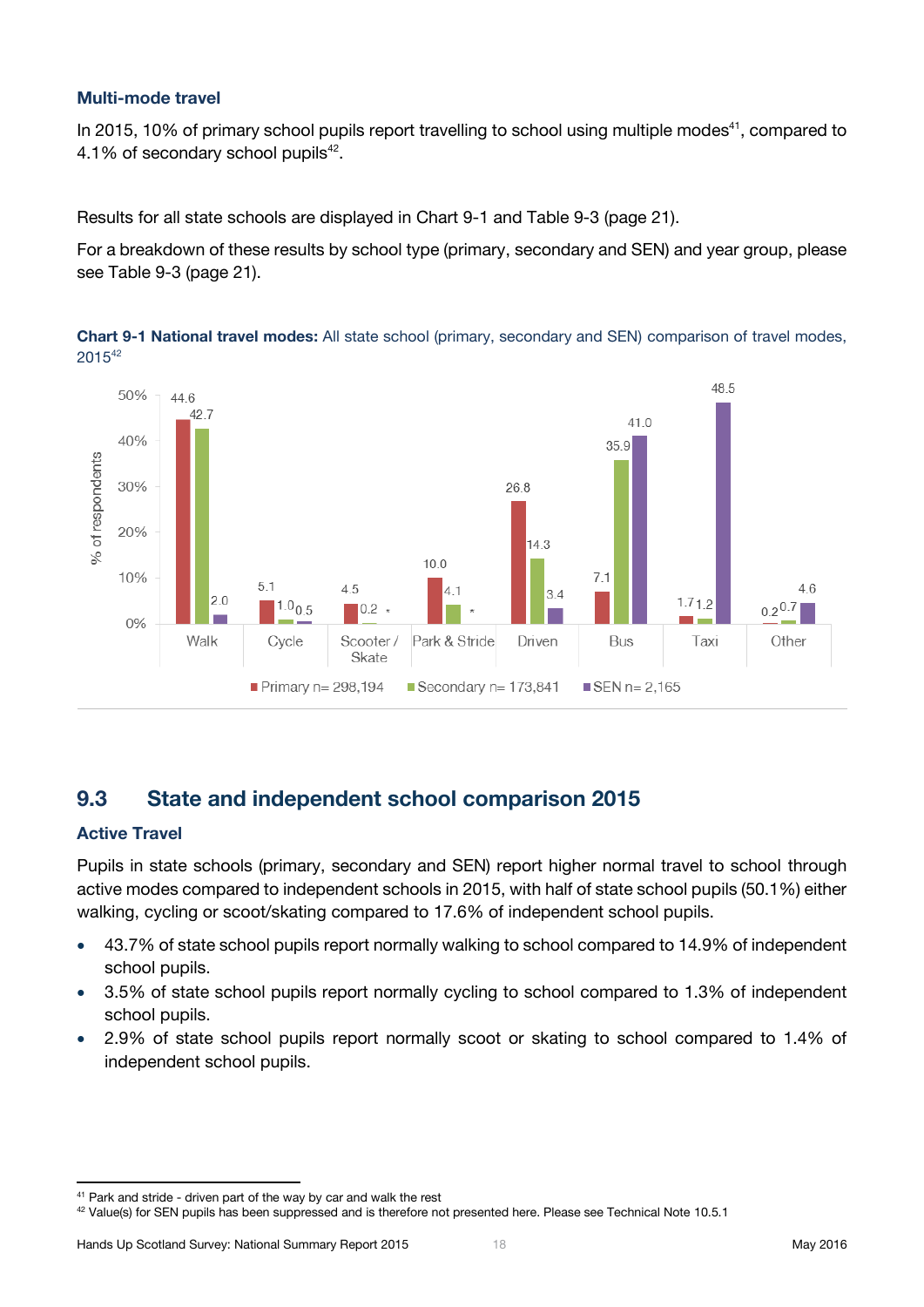#### **Motorised travel**

A lower percentage of state school pupils normally travel using motorised modes at 41.7% compared to 69.7% of independent school pupils.

- 22.1% of state school pupils report normally travelling to school by car compared to 46.2% of independent school pupils.
- 17.8% of state school pupils report normally travelling to school by bus compared to 23.2% of independent school pupils.
- 1.8% of state school pupils report normally travelling to school by taxi compared to 0.3% of independent school pupils.

#### **Multi-mode travel**

In 2015, 10.3% of independent school pupils report travelling to school using multiple modes<sup>43</sup>, compared to 7.8% of state school pupils.

Results for the comparison between all state schools (excluding nursery) and independent schools are displayed in [Chart 9-2,](#page-22-0) [Table 9-1](#page-23-1) (page [20\)](#page-23-1) and [Table 9-3](#page-24-0) (page [21\)](#page-24-0).

For a breakdown of these results by school type and year group, please see [Table 9-3](#page-24-0) (page [20\)](#page-23-3).

<span id="page-22-0"></span>**Chart 9-2 National travel modes:** All state schools (excluding nursery) and independent comparison of travel modes, 2015

![](_page_22_Figure_10.jpeg)

Hands Up Scotland Survey: National Summary Report 2015 19 19 May 2016 19 May 2016

<sup>43</sup> Park and stride - driven part of the way by car and walk the rest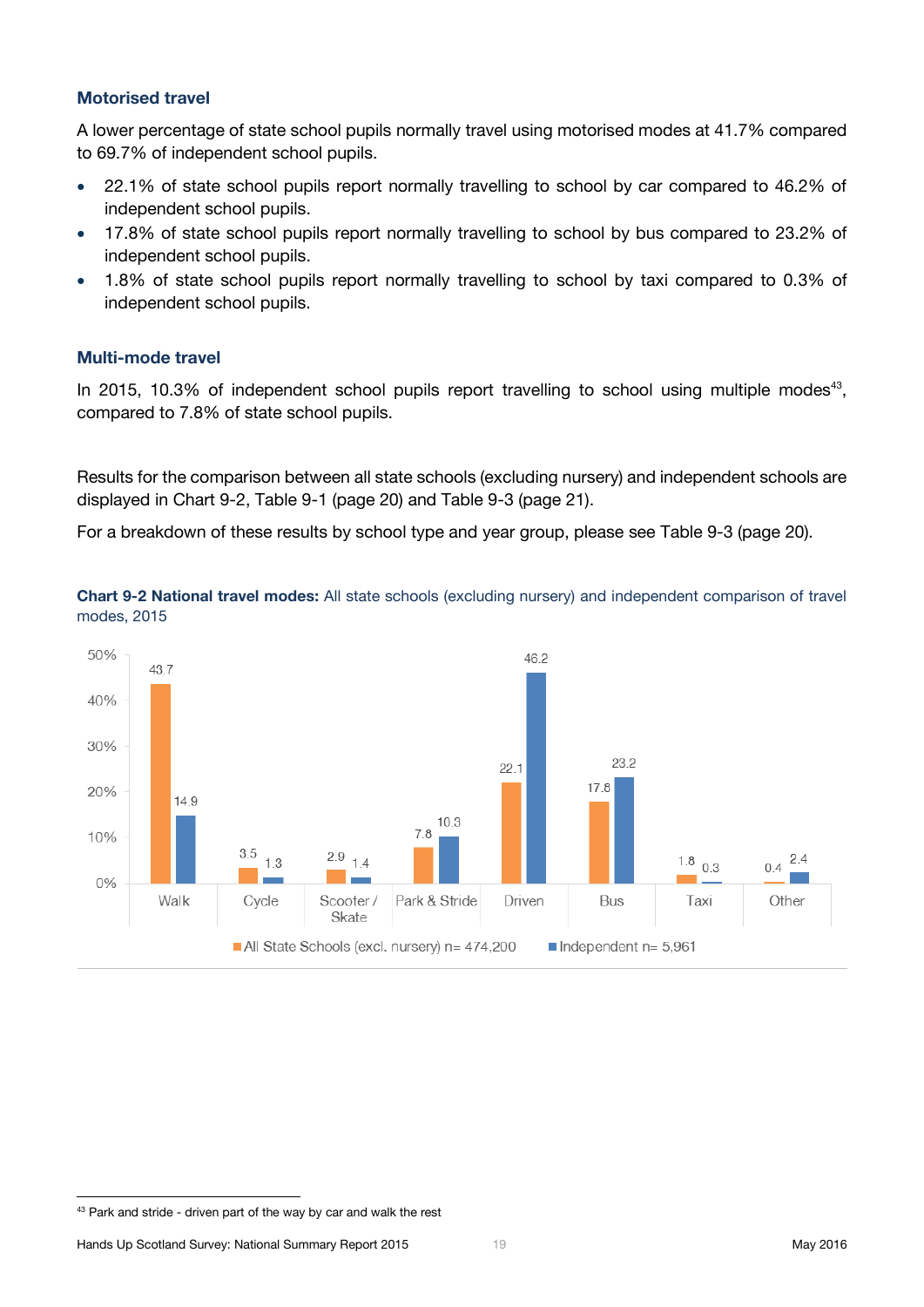### <span id="page-23-0"></span>**9.4 Data tables**

| <b>School Type</b> | <b>Walk</b> | <b>Cycle</b> | <b>Scooter</b><br>/Skate <sup>45</sup> | Park &<br>Stride <sup>43</sup> | <b>Driven</b> | <b>Bus</b> | <b>Taxi</b> | <b>Other</b> | Total   |
|--------------------|-------------|--------------|----------------------------------------|--------------------------------|---------------|------------|-------------|--------------|---------|
| Nursery            | 39.3%       | 3.2%         | 3.8%                                   | 3.7%                           | 46.1%         | 2.7%       | 1.0%        | 0.3%         | 21,398  |
| Primary            | 44.6%       | 5.1%         | 4.5%                                   | 10.0%                          | 26.8%         | 7.1%       | 1.7%        | $0.2\%$      | 298,194 |
| Secondary          | 42.7%       | 1.0%         | 0.2%                                   | 4.1%                           | 14.3%         | 35.9%      | 1.2%        | 0.7%         | 173,841 |
| <b>SEN</b>         | $2.0\%$     | 0.5%         | $\star$                                | $\star$                        | 3.4%          | 41.0%      | 48.5%       | 4.6%         | 2,165   |
| Independent        | 14.9%       | 1.3%         | 1.4%                                   | 10.3%                          | 46.2%         | 23.2%      | 0.3%        | 2.4%         | 5,961   |

#### <span id="page-23-3"></span><span id="page-23-1"></span>**Table 9-1 National travel modes:** by school type, 2015<sup>44</sup>

#### <span id="page-23-2"></span>**Table 9-2 National travel modes:** all state schools (excluding nursery), 2008-2015<sup>46</sup>

| Year | <b>Walk</b> | <b>Cycle</b> | <b>Scooter</b><br>/Skate | Park &<br><b>Stride</b> | <b>Driven</b> | <b>Bus</b> | <b>Taxi</b> | <b>Other</b> | <b>Total</b> |
|------|-------------|--------------|--------------------------|-------------------------|---------------|------------|-------------|--------------|--------------|
| 2008 | 48.7%       | 2.8%         | 0.7%                     | 6.1%                    | 21.7%         | 18.2%      | 1.4%        | 0.4%         | 389,799      |
| 2009 | 47.1%       | 2.4%         | 0.6%                     | 6.7%                    | 23.1%         | 18.1%      | 1.6%        | 0.4%         | 413,118      |
| 2010 | 46.0%       | 2.8%         | 0.7%                     | 7.5%                    | 22.7%         | 18.2%      | 1.6%        | 0.5%         | 435,770      |
| 2011 | 46.0%       | 3.0%         | 1.0%                     | 7.5%                    | 22.3%         | 18.2%      | 1.6%        | 0.3%         | 424,829      |
| 2012 | 45.6%       | 3.0%         | 1.7%                     | 7.7%                    | 21.8%         | 18.0%      | 1.7%        | 0.5%         | 450,192      |
| 2013 | 44.4%       | 3.5%         | 2.8%                     | 7.5%                    | 21.1%         | 18.7%      | 1.6%        | 0.4%         | 461,707      |
| 2014 | 44.7%       | 3.5%         | 2.8%                     | 7.8%                    | 21.6%         | 17.7%      | 1.7%        | 0.4%         | 480,155      |
| 2015 | 43.7%       | 3.5%         | 2.9%                     | 7.8%                    | 22.1%         | 17.8%      | 1.8%        | 0.4%         | 474,200      |

 $\overline{a}$ 

<sup>&</sup>lt;sup>44</sup> Table 2.3 in supplementary National Results Excel file available to download from

<http://www.sustrans.org.uk/scotland/what-we-do/schools-and-universities/hands-scotland>

<sup>&</sup>lt;sup>45</sup> Value(s) for SEN pupils has been suppressed and is therefore not presented here. Please see Technical Not[e 10.5.1](#page-26-5)

<sup>46</sup> Table 2.2 in supplementary National Results Excel file available to download from

<http://www.sustrans.org.uk/scotland/what-we-do/schools-and-universities/hands-scotland>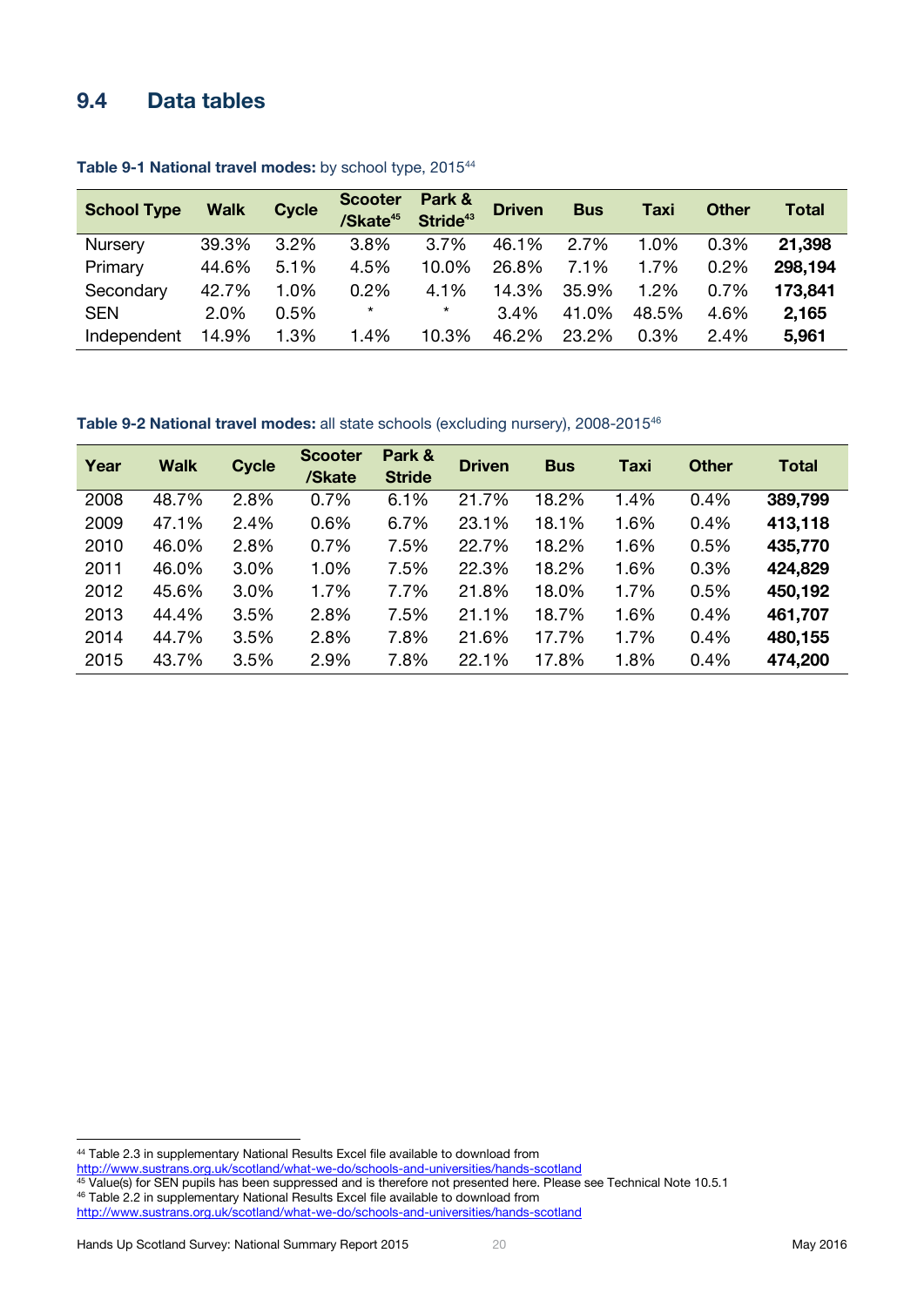<span id="page-24-0"></span>

| Table 9-3 National travel modes: by school type and year group, 2015 <sup>47</sup> |  |  |  |  |  |
|------------------------------------------------------------------------------------|--|--|--|--|--|
|------------------------------------------------------------------------------------|--|--|--|--|--|

| <b>School Type</b><br><b>Year Group</b> | <b>Walk</b> | <b>Cycle</b> | <b>Scooter</b><br>/Skate | Park &<br><b>Stride</b> | <b>Driven</b> | <b>Bus</b> | Taxi     | <b>Other</b> | <b>Total</b> |
|-----------------------------------------|-------------|--------------|--------------------------|-------------------------|---------------|------------|----------|--------------|--------------|
| <b>Primary</b>                          |             |              |                          |                         |               |            |          |              |              |
| $P1-4$                                  | 42.0%       | 4.8%         | 4.9%                     | 9.7%                    | 29.9%         | 6.8%       | 1.7%     | 0.2%         | 159,106      |
| $P5-7$                                  | 47.8%       | 5.6%         | 4.0%                     | 10.9%                   | 22.5%         | 7.5%       | 1.6%     | 0.1%         | 106,838      |
| <b>Secondary</b>                        |             |              |                          |                         |               |            |          |              |              |
| $S1-3$                                  | 43.4%       | 1.1%         | 0.2%                     | 4.7%                    | 13.1%         | 35.6%      | 1.4%     | 0.6%         | 79,963       |
| $S4-6$                                  | 41.8%       | 0.8%         | 0.3%                     | 4.0%                    | 16.4%         | 35.0%      | 1.1%     | 0.7%         | 58,181       |
| SEN <sup>48</sup>                       |             |              |                          |                         |               |            |          |              |              |
| $P1-4$                                  | $^\star$    | $\star$      | $0.0\%$                  | 0.0%                    | $\star$       | 33.6%      | 55.2%    | 9.0%         | 223          |
| $P5-7$                                  | $^\star$    | 0.0%         | 0.0%                     | 0.0%                    | 2.8%          | 58.2%      | 24.3%    | 13.0%        | 177          |
| $S1-3$                                  | $^\star$    | $\star$      | 0.0%                     | 0.0%                    | $^\star$      | 33.6%      | 55.2%    | 9.0%         | 223          |
| $S4-6$                                  | 3.2%        | 3.2%         | 0.0%                     | 0.0%                    | 4.0%          | 33.1%      | 47.2%    | 9.3%         | 248          |
| Independent <sup>49</sup>               |             |              |                          |                         |               |            |          |              |              |
| $P1-4$                                  | 17.2%       | $\star$      | $^\star$                 | 7.2%                    | 34.3%         | 35.7%      | 0.6%     | 4.5%         | 1,276        |
| $P5-7$                                  | 15.0%       | 1.4%         | $^\star$                 | 14.1%                   | 45.1%         | 21.6%      | $^\star$ | 1.4%         | 1,267        |
| $S1-3$                                  | 17.2%       | $^\star$     | $^{\star}$               | 7.2%                    | 34.3%         | 35.7%      | 0.6%     | 4.5%         | 1,276        |
| S4-6                                    | 20.5%       | $\star$      | $^\star$                 | 6.2%                    | 32.5%         | 35.6%      | $\star$  | 4.8%         | 1,256        |

 $47$  Table 2.4 in supplementary National Results Excel file available to download from

<http://www.sustrans.org.uk/scotland/what-we-do/schools-and-universities/hands-scotland>

<sup>&</sup>lt;sup>48</sup> Value(s) for SEN pupils has been suppressed and is therefore not presented here. Please see Technical Not[e 10.5.1](#page-26-5)

<sup>49</sup> Value(s) for Independent pupils has been suppressed and is therefore not presented here. Please see Technical Not[e 10.5.1](#page-26-5)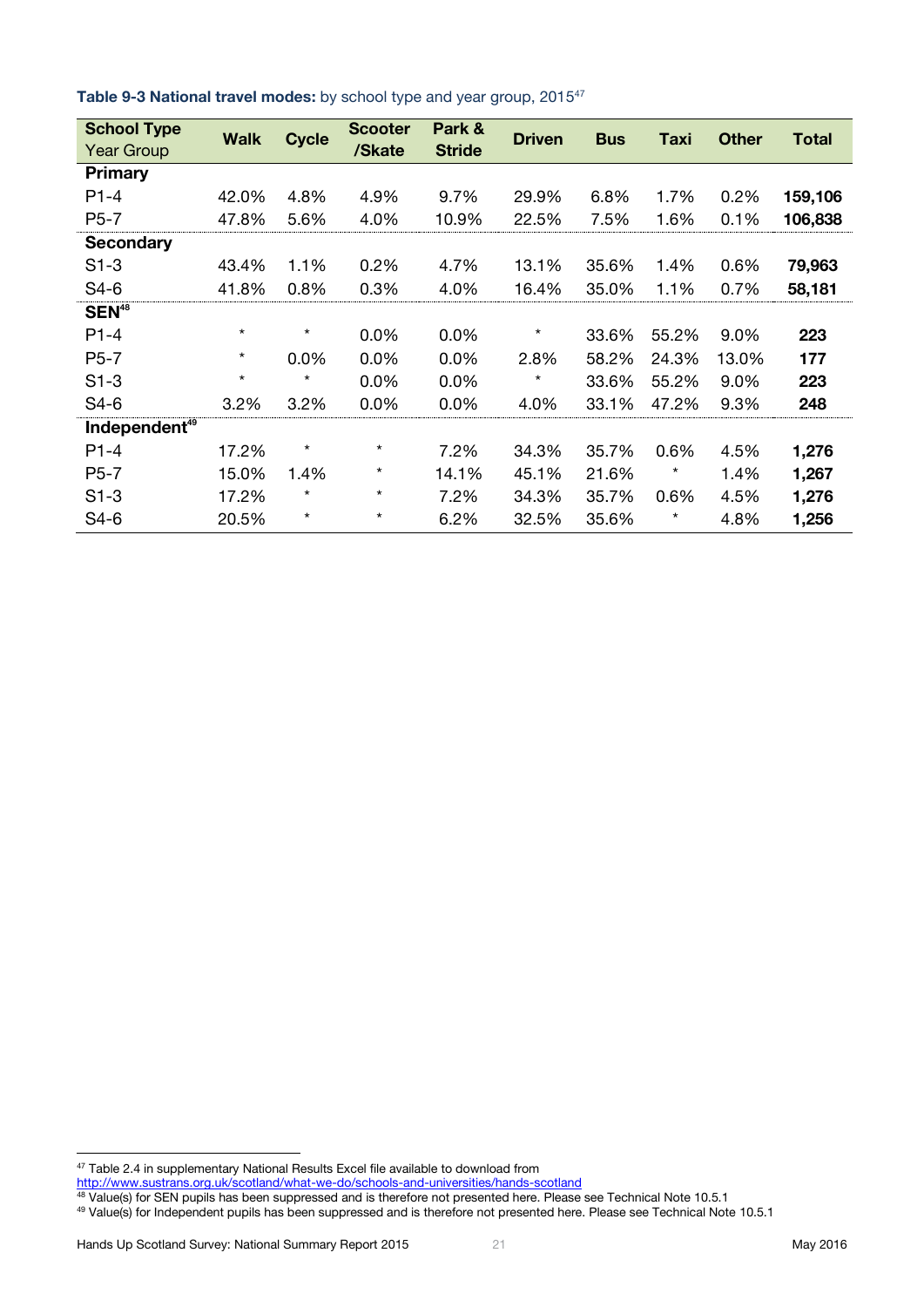## <span id="page-25-0"></span>**10 Technical notes**

### <span id="page-25-1"></span>**10.1 Data collection**

- $10.1.1$ Data collection for the Hands Up Scotland Survey occurs on an annual basis in the second week of September. In 2015, data collection took place between the 7th and 11th September. In 2016 data collection will take place between 12th and 16th September.
- <span id="page-25-4"></span> $10.1.2$ All 32 local authorities in Scotland are invited to take part in the Hands Up Scotland Survey. As with the census, there is no quota-based sampling or selective participation mechanisms in the survey sampling design. As such, it is designed to acquire and record information about any and all pupils enrolled in nursery, primary, secondary, Special Educational Needs (SEN) and independent schools in Scotland.
- <span id="page-25-5"></span> $10.1.3$ This approach is designed to produce a large national dataset which can be used to examine information on mode of travel to school in detail at a national, local authority and school level as well as by school type and year group.
- $10.1.4$ Pupils of primary and secondary school age are asked to respond to the Hands Up Scotland Survey themselves. Assistance may be provided to nursery or SEN school pupils by a parent, guardian or member of school staff when responding to the survey, depending on the level of support required.

### <span id="page-25-2"></span>**10.2 Response rates**

- <span id="page-25-3"></span> $10.2.1$ There are limitations to the comparability of data across years; although survey design and methodology have remained consistent, survey sample size has increased considerably. Changes in results have not been tested for statistical significance.
- <span id="page-25-6"></span> $10.2.2$ Survey receipt and response rates as a percentage of equivalent schools in Scotland and equivalent Scottish school roll are calculated using the Scottish Government Education Statistics<sup>50</sup>. Data on both the number of schools and their pupil roll is available for state primary, secondary and SEN schools from the Scottish Government. Pupil roll numbers are not published for state nursery schools nor is any data provided for independent schools in Scotland.
- <span id="page-25-7"></span> $10.2.3$ Survey receipt and response rates as a percentage of Scottish/LA school roll and as a percentage of all schools in Scotland/LA are calculated using Scottish Government Education Statistics. This is only available for state primary, secondary and SEN schools. It is therefore not possible to calculate these receipt or response rates from nursery or independent school types.

<sup>50</sup> <http://www.scotland.gov.uk/Topics/Statistics/Browse/School-Education/Summarystatsforschools>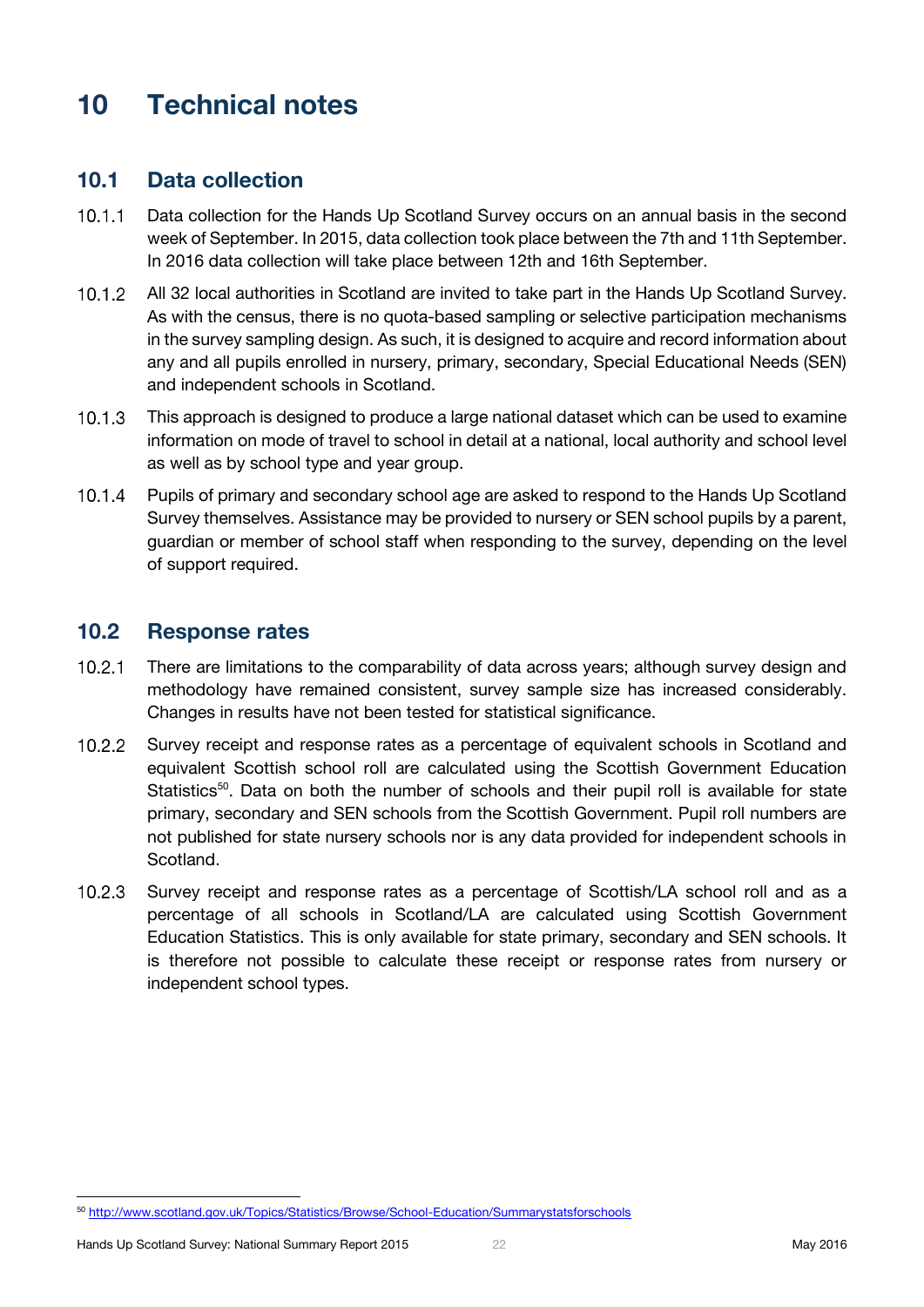## <span id="page-26-0"></span>**10.3 School type**

- $10.3.1$ All state schools includes primary, secondary and Special Education Needs (SEN) schools only.
- $10.3.2$ All schools includes primary, secondary, SEN and independent schools only.
- <span id="page-26-3"></span> $10.3.3$ Nursery data is presented separately as the number of nursery school respondents has more than doubled since data was first collected (from 7,999 pupil responses in 2009 to 21,398 in 2015).

### <span id="page-26-1"></span>**10.4 Interpreting results**

- $10.4.1$ In 2013 a prize draw was offered to schools as an incentive for returning responses from all year groups by Sustrans Scotland. Between 2012 and 2013, the percentage of state schools responding to the survey increased from 76.2% to 78.7%. However, it is not possible to ascertain whether a proportion of these schools were encouraged by the incentive or whether this increase in school responses was the continuation of an overall trend.
- $10.4.2$ The aggregated national-level results are not necessarily based on the same pupils each year as the same schools/pupils might not respond to the survey each year. The survey data is not weighted to take this into account. This may have implications for year on year comparison; particular caution should be applied when attempting to draw conclusions from small percentage point changes.
- $10.4.3$ Where the sample size is small (totalling less than 100), care should be taken when interpreting results. Moreover, fields with a small number of responses may see large changes in percentage between years.
- <span id="page-26-4"></span> $10.4.4$ A number of variables may impact on travel behaviour from year to year (e.g. weather conditions, school mergers, closures and relocations) as well as policies and schemes introduced by central and local government or individual schools. Therefore, caution should be applied when seeking to understand annual variations.
- $10.4.5$ As the Hands Up Scotland Survey is carried out over a one week period, weather conditions may differ considerably from year to year. It should be noted that weather conditions have an impact on travel choices and may influence pupil response to the survey, although the phrasing of the survey question aims to overcome this limitation as much as possible.
- 10.4.6 Due to rounding, row percentages may not always add up to 100%.

## <span id="page-26-2"></span>**10.5 Confidentiality**

- <span id="page-26-5"></span> $10.5.1$ Where a percentage represents a value of between one and four pupils, it has been suppressed to maintain anonymity of respondents and replaced with an asterisk (\*).
- $10.5.2$ Where a particular school type does not exist within a local authority (e.g. there are no SEN or independent schools), the data cells have been shaded out.